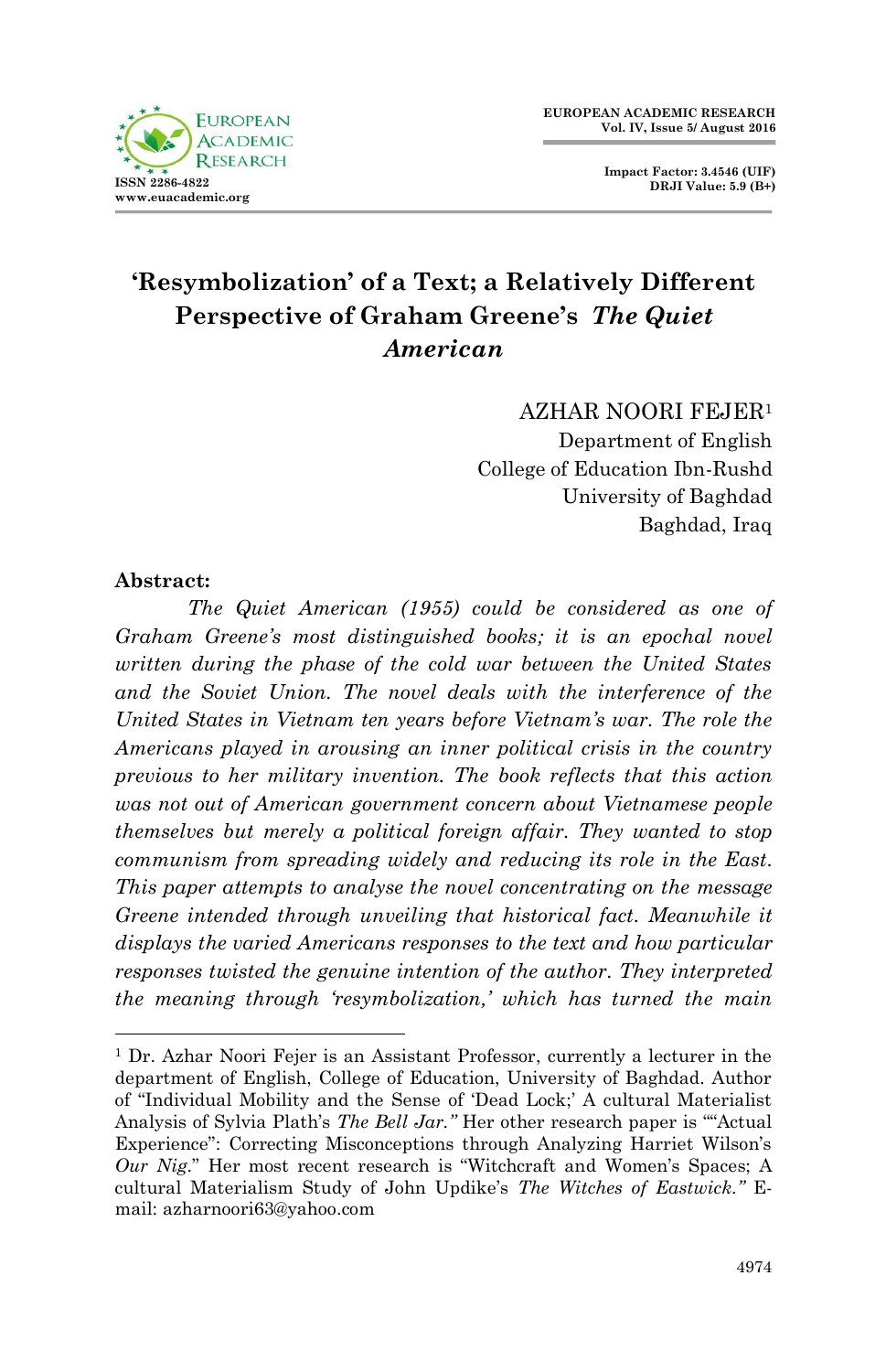Azhar Noori Fejer*-* **'Resymbolization' of a Text; a Relatively Different Perspective of Graham Greene's** *The Quiet American*

*character – the American young diplomat, to a patriotic literary hero. The researcher also scrutinizes the text to expose Washington decision makers' policy in dealing with third world countries. Their devious inclination of achieving freedom and bringing democracy for those suffering nations which eventually turns to nothing except death and destruction.*

**Key words:** American Policy, democracy, Pyle, ‗resymbolization', text reception Vietnam.

#### **1. INTRODUCTION**

The intention of writing a literary text is reflected in the work itself in spite of the vain attempts of some readers to twist that aim or insert other interpretation to it. E. D. Hirsch developed that argument into a more modern one, he set a distinction between 'meaning' and 'significance' in an attempt to solve the old problem of multiple interpretation. A writer set a literary work with an intended meaning; that is "bound with the writer's 'mental object" as Edmund Husserl indicates. It reflects what the writer has in his mind when he/she was writing the work. So, meaning is an "intentional object (not a physical object)" (Selden 1993, 188), and this meaning "depends entirely on the process of symbolization in the minds of readers" (Tompkins 1980, xx). The 'meaning' is unchangeable and it is ‗identical' with the author's intention, and ‗significance' is variable for it is based on "ahistorical... interpretation of a given work" (Selden1993, 188). The meaning must not "be" appropriated‖ by the reader for it belongs to the author. Hirsch tried to save the author's right from what he considers "the moral bullying of interpretation". However, Graham Greene's *The Quiet American* has gone through much debate since it has ―political meanings and ideological implications [that] have not always been recognized by critics" (Burns2007, 1).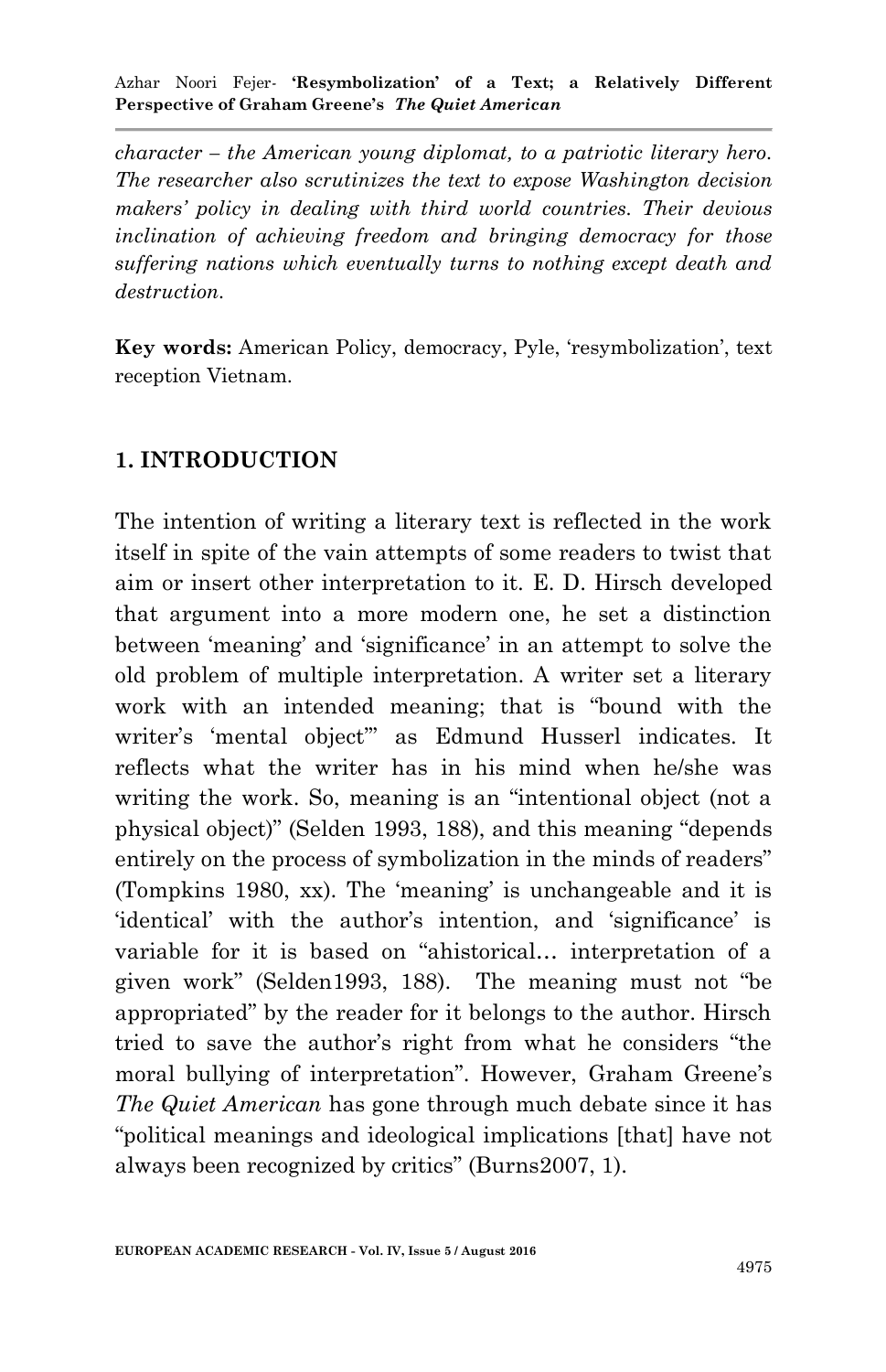Azhar Noori Fejer*-* **'Resymbolization' of a Text; a Relatively Different Perspective of Graham Greene's** *The Quiet American*

British novelist Graham Greene (1904-1991) had shown much concern about the third world. The unique status he has among modern novelists is "due to the personal weight of the human issues which he tackles" (Blamires 1986, 106). He began his travel around the world in part to satisfy his lust for adventure, and in part to seek out material for his writing. He always wished to be considered "apolitical as a writer", but he "enjoyed" being politically connected" and regarded to be a "supporter to the oppressed‖ (Biography n.d.). The humanistic perspective in his writings came out of his personal experience for he knew well the socio-political realities of the Third World as he was operating. Being in touch with the rising tide of revolution in those countries increased his doubts about imperialism.

# **2. LITERATURE REVIEW**

Greene's works generally carry messages to all great forces to stop inventing Third World countries. He sets *The Quiet American* in an era of decolonization, presenting the action from "the perspective of a British man who reflects back on time of British power" (Kramer 2006, 2007). He chronicled the end of empire "scorning those who stood in the history way" (Nolan 2003). It is the new age when Third World nations started to rise up and have independence. To Greene there are no good intentions: "God save us always", says Fowler to Vigot, ―from the innocent and the good‖ (Greene 1964, 15). Eventually, these good intentions – as history proved, happens to end with nothing except destruction and devastation. For more than a half century, the United States has been playing the role of the guardian of the world, involving itself in military adventures which causes harm and injury for both Americans and the countries subject of its interference.

 Greene's novel has revealed this truth a half century ago. It is regarded as one of Greene's most distinguished novels, and frequently read for its ideological implication and political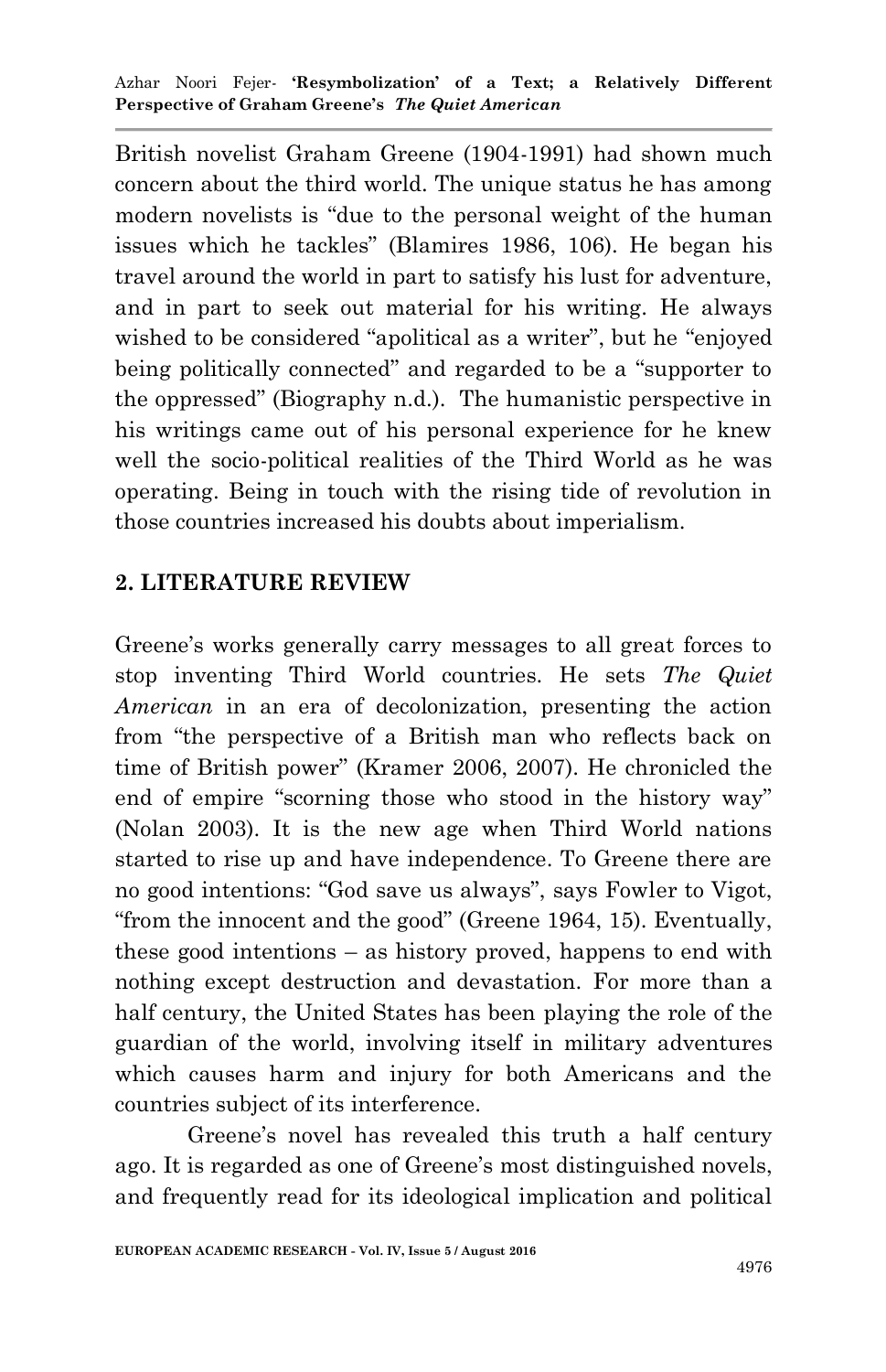meaning. It has another implication for it is considered "one of the first novels to present America as a source of the world's evils, a characterization that, by now, has a common place even in the works of American's own novelists" (Gorra 1986). Greene used his experiences as a war correspondent for *The Times* and *Le Figaro* in French Indochina 1951–1954 to write the novel. It is also known as "a typically Greenian prophecy of what would happen 10 years later when U.S. troops would arrive, determined to teach a rich and complex place the latest theories of Harvard Square" (Iyer 2008). Though it was written many years before the Vietnam War, we see the writer attacking the naïve and counterproductive attitudes that characterized American policy in Vietnam.

 Readers' responses to particular texts, through history, have now and then proven to be of a noteworthy importance, and Americans response to *The Quiet American* is a vivid example since we can trace a 'new perspective' in their response. Many Americans sternly attacked Greene and the text for criticising American foreign policy involvement in Indochina accusing him of being anti-American. Pratt (1996) declares that later these accusations have tempered through the favourable critical comments on the novel in a number of American periodicals since there was a more realistic understanding of the American commitment (xiii).Hence, the book was commonly read and accepted by the American public in the decade following its publication.

 In *Four Vietnams*, Charles R. Grey clarifies that during the second half of the twentieth century, and as responses to particular historical conditions and circumstances, "four different "Vietnams" [appeared] in American popular and literary culture,": the early Cold War version of Vietnam as a defenseless Asian "domino" exposed to "collapsing to Communism and thereby causing its neighbors to collapse successively;" another version appeared between the 1960s and early 1970s showing that American venture in Vietnam as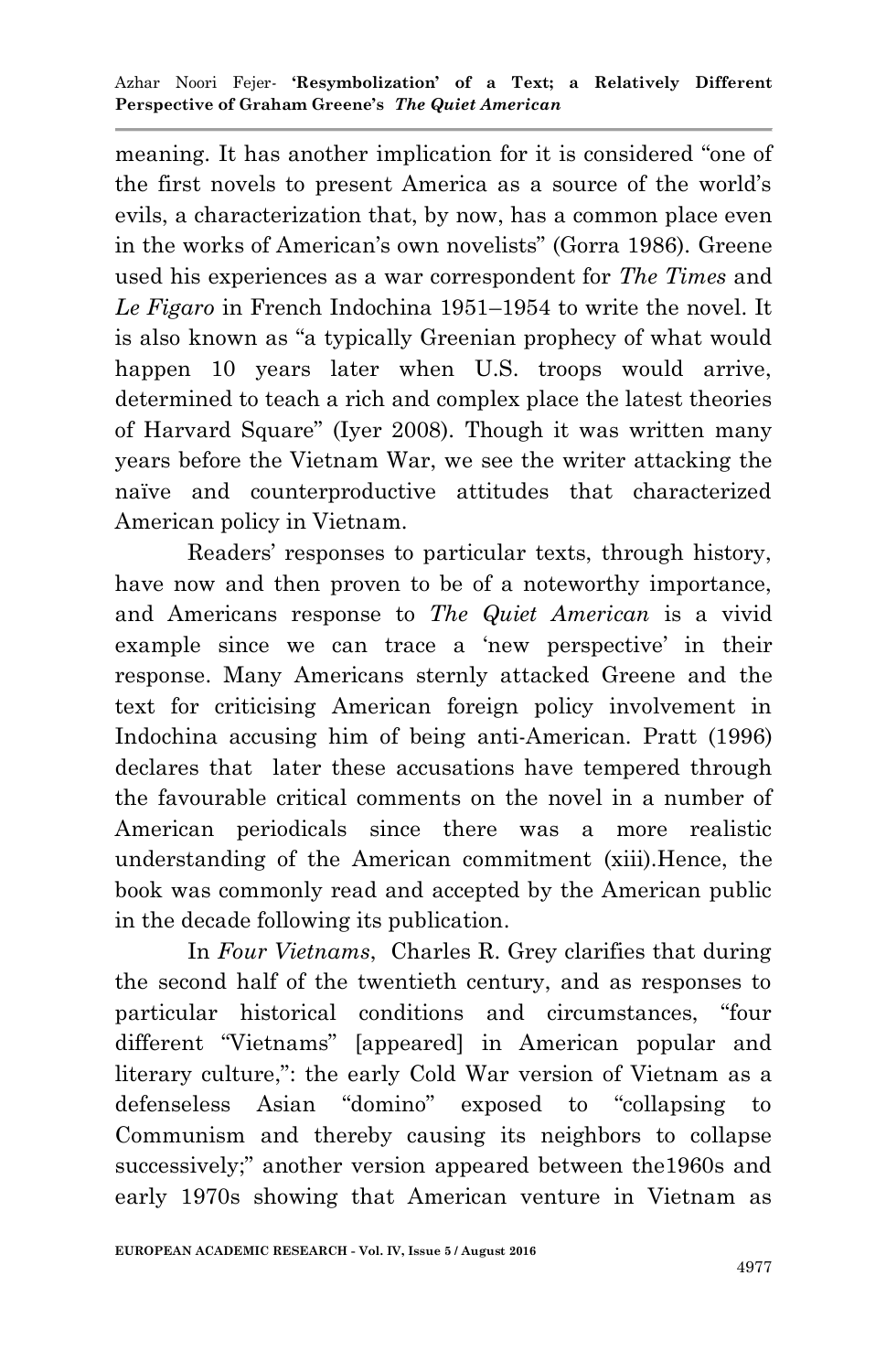imperialistic, "an "immoral and criminal" attempt to suppress an indigenous people's will to political and economic independence;" in the late 1970s this same war was viewed as a ―tragedy without villains‖ and no one could be considered responsible of.

The final and most recent version beheld "the war as a "noble cause," an altruistic, benevolent attempt to save the Vietnamese people from the horrors of Communism" (2005, iv). It is a general notion among Americans that they differ from other great powers in history, and their leaders also differ from other leaders. Andrew J Bacevich clarifies that Policymakers in the United States care much for ideals, as President Obama insisted in his Cairo speech that whoever depicts the United States as a "self-interested empire" is badly mistaken (2009).

Jacobsen, in his article "Revisiting '*The Quiet American*" (2003), argues that what Greene has missed, while portraying Pyle's character is the "firm anchoring of their febrile" fanaticism in calculated self – interest", referring to American politics. He adds that they seek for the Project of a New American Century, so they are not like Pyle who was not seeking for his own interests; they desire to build an empire and an "everlasting warfare, a quest for power without responsibility or accountability."

While Tom Burns in "American Interference" (2007) declares that Greene's intention was exposing the dangers of socalled "American Innocence," and that the "national preference of myth over history successful intervention in a foreign civil war depends on knowledge opposed to mere intelligence". They never learn lessons from the past; they keep the same mistakes possessed with the desire for power and domination.

So there were different responses to the text over time according to the different historical conditions and circumstances. The research attempts to discuss the following objectives; the historical context of the novel, the Americans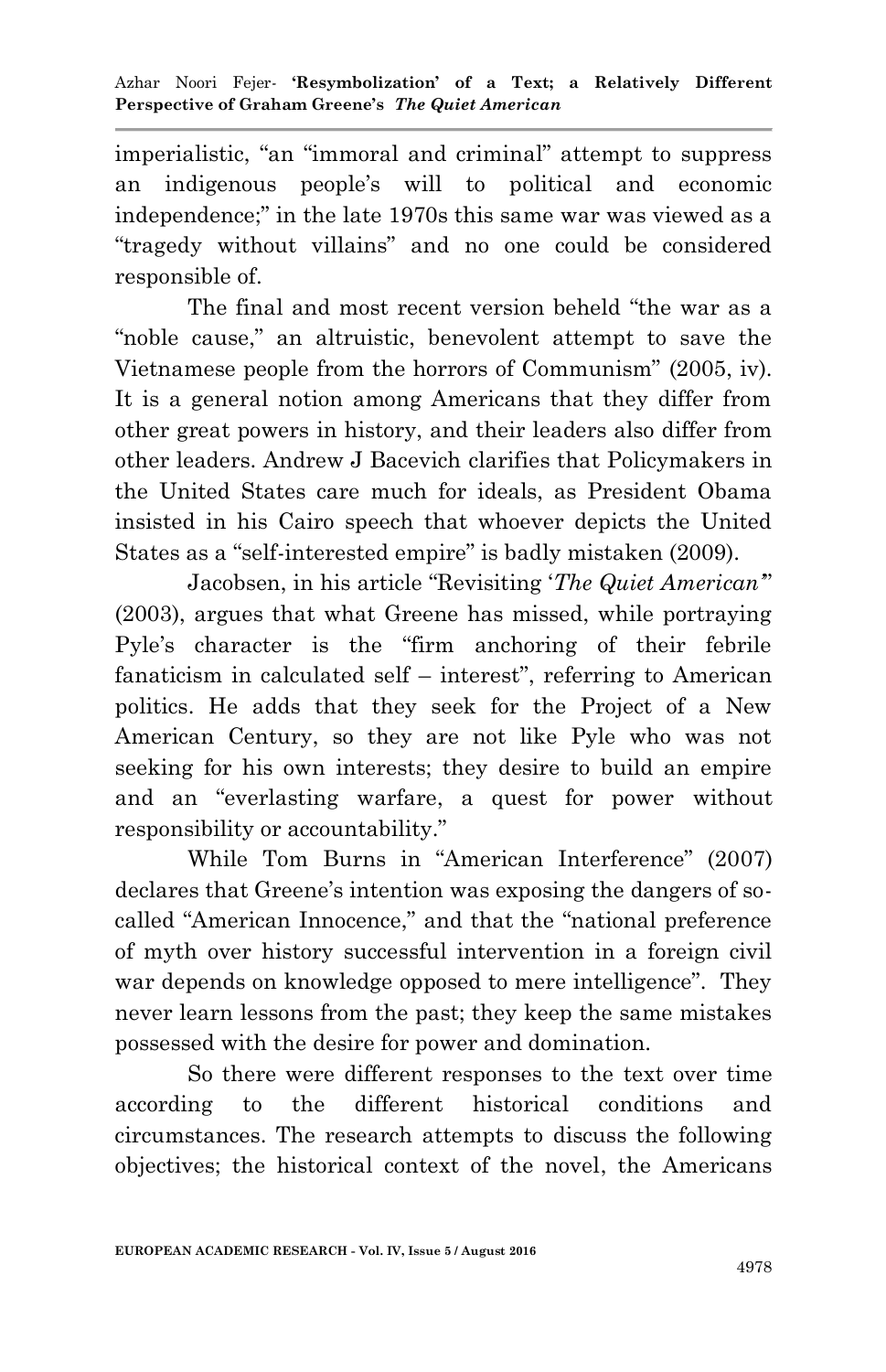reception and various reactions to the text, and finally the Novel's significance today.

# **3. READER-RESPONSE APPROACH**

Reader-response theory emphases on the readers' essential role in understanding literature; it indicates that readers do "actively make the meaning they find in literature" during the reading process for the same text might be read quite differently by different readers (Tyson 2008, 170). The process of reading is "a journey through a book, and a continuous process of adjustment of viewpoints" (Selden 1993, 53). Any reader has certain expectations in his mind based on his memory of characters and events. As the text advances, these expectations are going to be modified. Finally, the reader comes out with "a series of changing view points, each one establishing a new total perspective" (ibid). As for the text's role of in the process, it varies from those who believe in its essentiality in creating meaning to the belief that the reader is the one who creates existence to the text.

 Wolfgang Iser believes that a text is not to be dealt with as an "object", but the critic should know its "effect on the reader" (Guerin 2005). He also emphases on the careful "act of reading itself which leads to the gradual "unfolding process" through which a reader can comprehend and "incorporates the various facets and levels of a text" (Selden 1993, 189). Iser argues that the authors' stated intentions in writing their texts, or the interpretations they may suggest afterward "are but" additional readings of the text, which must be submitted for evaluation to the text-as-blueprint just as all other readings are (Tyson 2008, 175). In fact, the interpretation of a work is evidently effected by the social world in which the work is "produced and received".

 Every audience responds to a literary work, as Jauss explains, through "the lenses" of "a particular horizon of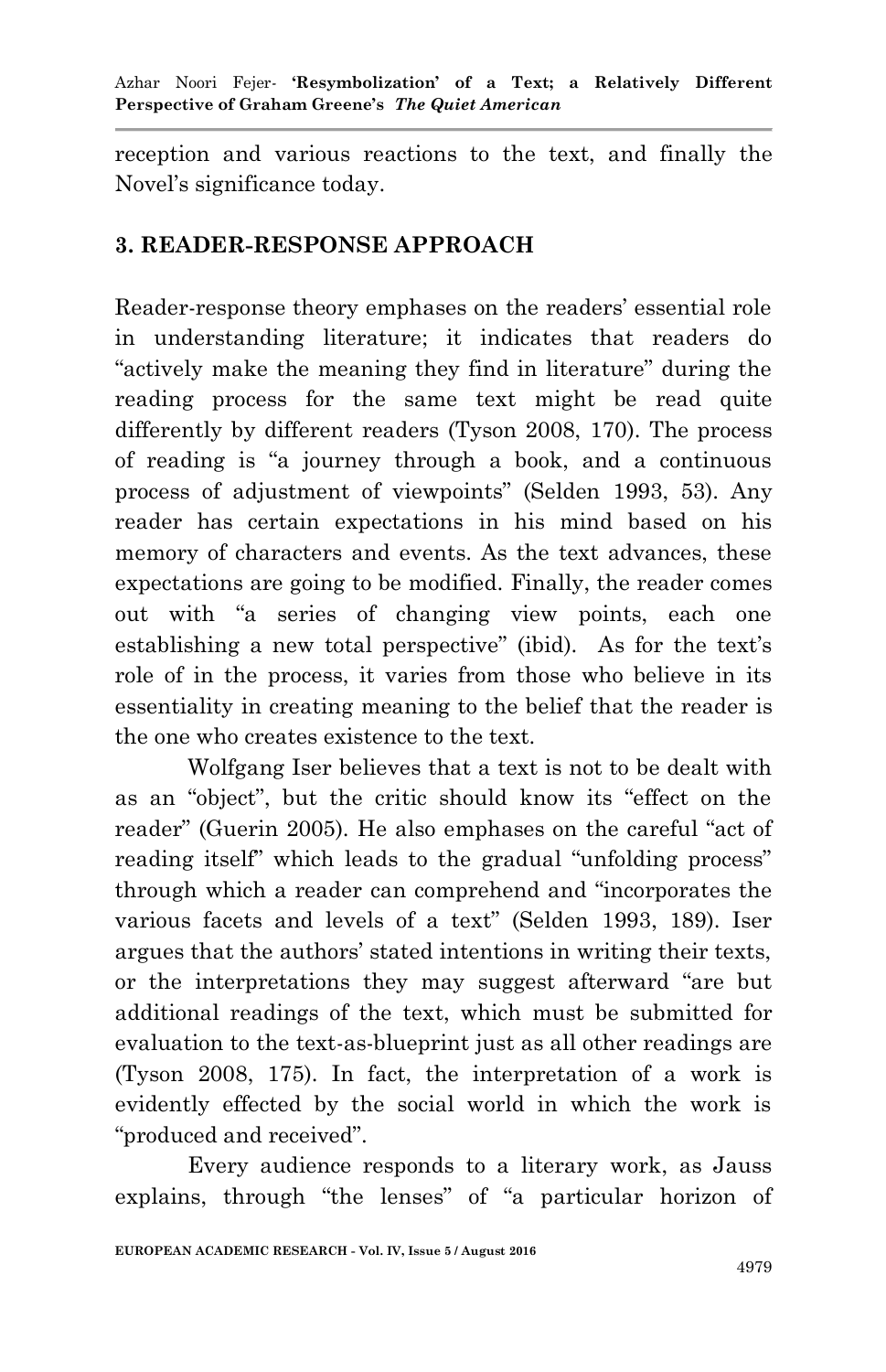expectation" (Selden 1993, 187). Hence, he has developed a new literary theory that focuses on the reception of the text from the time it was written to the present. The horizon of expectation does not set the final meaning of a work. It is an obvious fact observed in the various tendencies a literary text might receive as it comes out in print.

Louise Rosenblatt states that any "story or poem or play is merely inkspots[sic] on paper until a reader transforms them into a set of meaningful symbols"  $(1956, 62)$ . Thus, the reader is the one who provides "the intellectual and emotional context" that gives meaning to these symbols (63). However, David Bleich, believes that there is no literary text beyond the meanings created by readers' interpretations since "the text the critic analyzes is not the literary work but the written responses of readers," thus; the readers' responses are the text. Bleich differentiates between what he calls real objects and symbolic objects. The printed pages of a literary text are physical objects, he adds, so they are real objects.

 Reading the pages of the text is an experience that occurs in the mind of the reader, in the conceptual world, thus it is a symbolic object (Tyson 2008, 178). 'Symbolization' is the term he uses to refer to the reading process; it is the subjective reaction – feelings, memories, and associations to the printed words. There are also other factors; the accumulated knowledge, past literature one previously came across, in addition to the current physical condition and mood. When we interpret the meaning of the text, we are actually interpreting the meaning of our own symbolization which is "the meaning of the conceptual experience we created in response to the text" (ibid). Bleich calls the act of interpretation 'resymbolization'. ‗Resymbolization' occurs within two actions; the desire to explain the text and in the evaluation of its quality. So, "the text we talk about isn't really the text on the page: it's the text in our mind" (ibid). Therefore, it is not the text that we like or do not like, it is our symbolization of it that we like or dislike.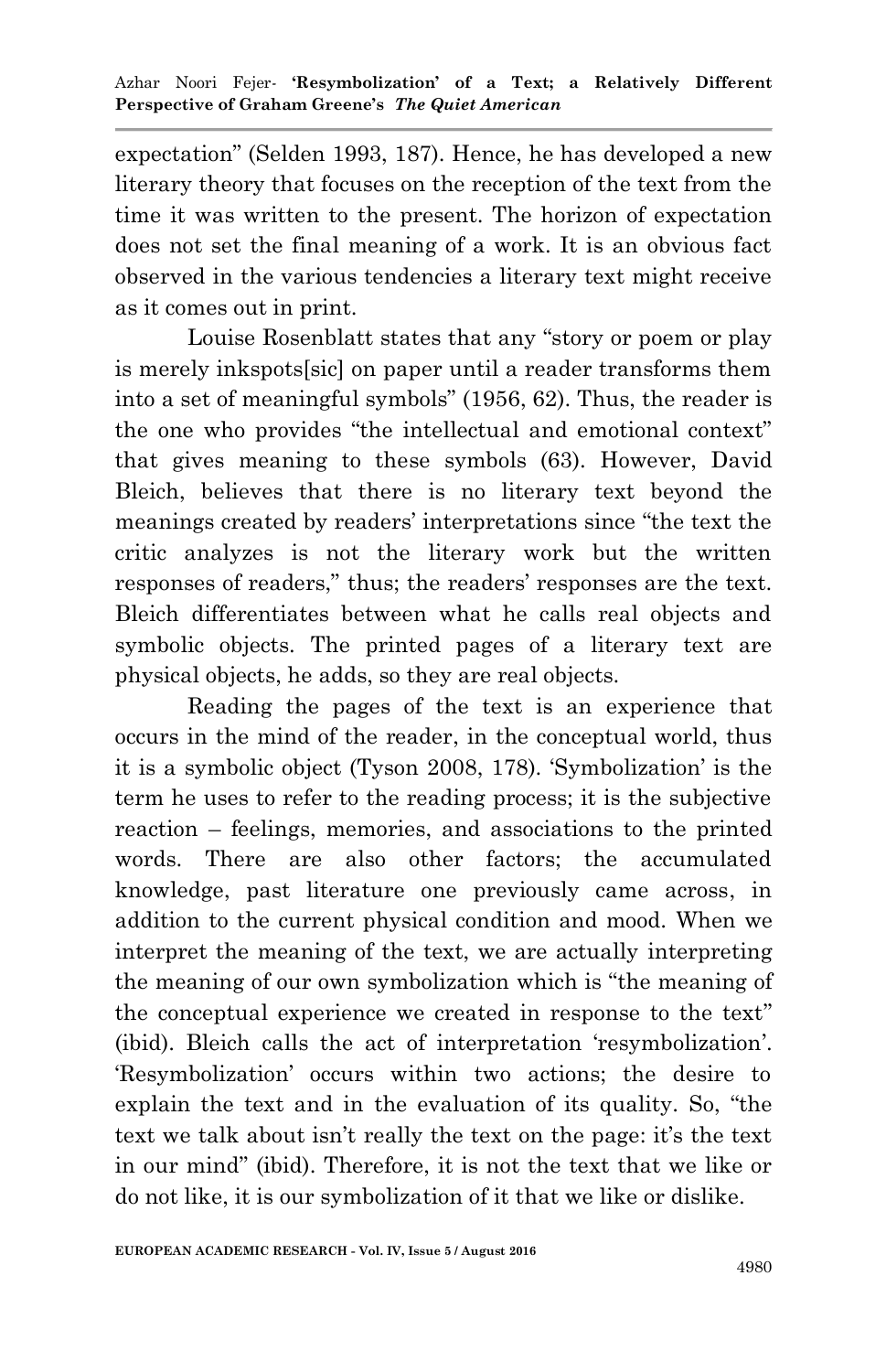# **4. DISCUSSION**

### **4.1. The historical context of the novel**

*The Quiet American* is an epochal novel, Gibson indicates, announcing the "inception of a new epoch at a decisive historical moment" (2008, 289). It was written during the phase of the Cold War, while the United States, through her National Security Director on March 1958, absolutely denied any "covert" actions". It deals with the French Colonial war there; the colonial re-conquest for the United States and the Soviets. Both wanted to dissolve the old colonial rapidly for it belonged to the past. After the announcement of the Republic of China in October 1949, Indochina turned to be a "key battleground" in the struggle between the United States and the Soviets for domination. The American feared the withdrawal of the French for it might cause in the spread of communism. The novel is relatively considered an evaluation of political condition of Indochina and the geopolitical situation in 1951.

 Greene starts the novel with an epigraph from Byron's "Don Juan": "This is the patent age of new inventions / For killing bodies, and for saving souls, / All propagated with the best intentions." (Greene1964,1). The author, here, prepares us for what the novel indicates about the new phase the world has entered. The book's authority does not rest only on what Gloria Emerson calls as the "first great warning" against American involvement, but in telling us almost everything in 1956, it pleas to an American yearning for a moral clarity, which apparently "have taken out of American literary reach" (Taylor 1980, 295). It refers to a particular modern form of innocence which hides the principle of implosion according to which ―ferocious opposites reverse into one another‖. Gibson adds that the novel is about an early version of that innocence, and Greene reflects his own version of implosion "the collapse of any private moral space putatively vaporizable apart from global antagonism" (Gibson 2008, 289). Contemporary critics, in their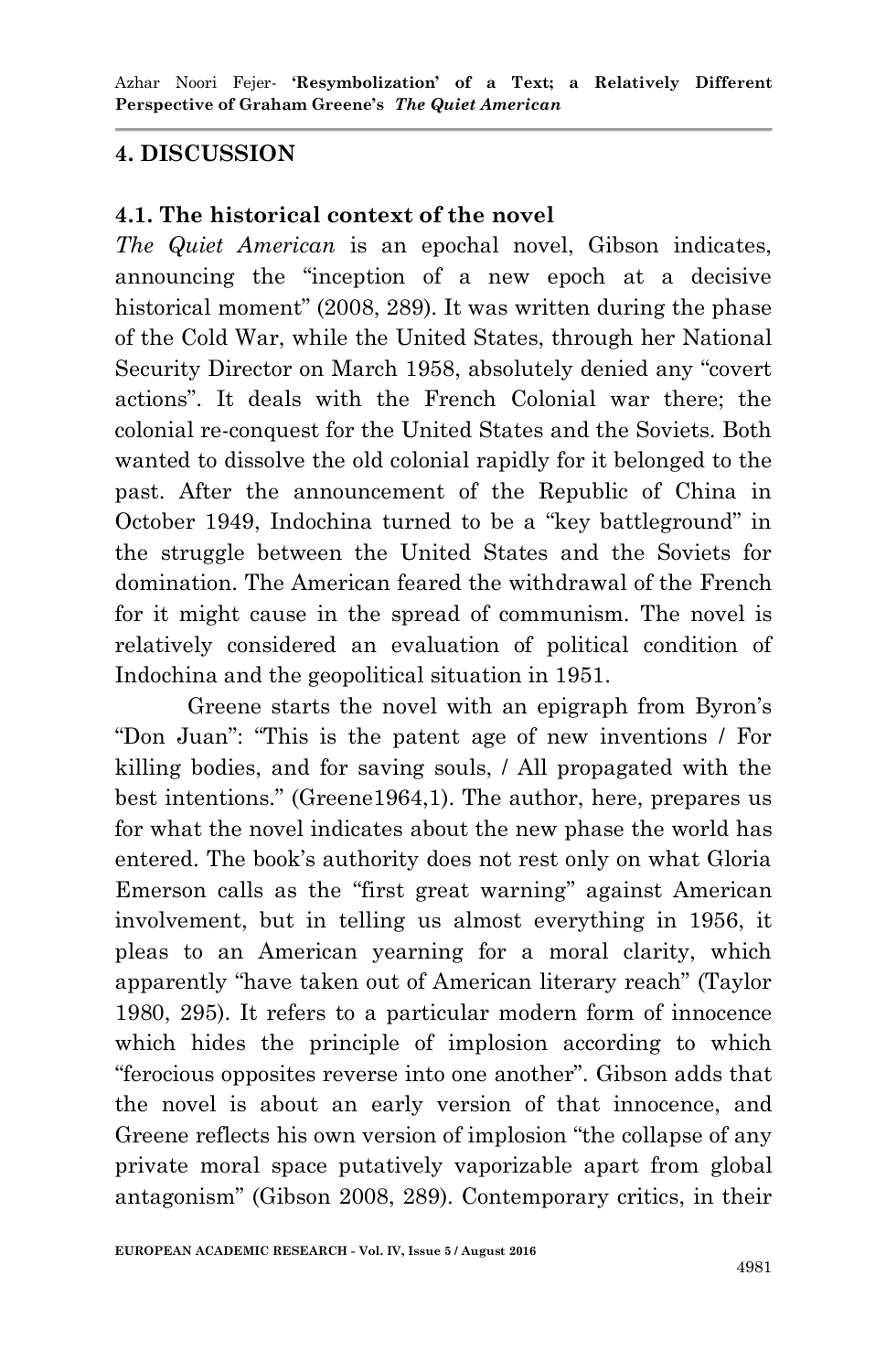political readings, ―have continued to read American foreign policy as well-intentioned," (Neilson 1998, p. 87) now that most literary critics have liberal politics.

 The three main characters in the novel are Fowler, Pyle and Phuong. Thomas Fowler is the protagonist and narrator; he is a jaded British journalist. He is middle aged who fled to the East after a failed love affair that had ruined his marriage. Fowler covers the war From Saigon, passing along news releases provided by French military spokesmen. He stands apart and simply reports and refuses to take sides. Fowler is a proficient whose experiences in life turned him into a passive man: "I wrote what I saw; I took no action – even an opinion is a kind of action" (Greene 1964, 27). He did not want to be involved in what was going on: "I am not engagé" (ibid, 121) and even the reports he sends to press do not carry the truth because he absolutely knows that reality should be veiled.

 Next is the title character Alden Pyle, the idealistic American diplomat; a polite, modest, and young American who is newly assigned as an economic attaché with the U.S. mission. Pyle is the son of a famous professor who lives on Chestnut Street in Boston. He is an earnest, serious, and wellintentioned young man. He had no experiences in life except the books he read of "serious writers", "the straight staff" with ―contemporary themes‖ and ―profound titles‖ like *The Advance of Red China*, and *The Role of the West*. He was indoctrinated by his studies, and theories that had no attachment to the complex local realities: "I had suffered from his lectures on the Far East", says Fowler, "which he had known for as many months as I had years" (ibid, 5). Actually, he is a CIA agent, supposed to have been sent to Vietnam with the Economic Aid Mission in 1950. Through Pyle's character the writer shows how the young generation is deceived with the ideas of improving the world. The word "quiet" was first used by Phuong to describe Pyle, and later it was associated with him. He is quiet for "the rule is to keep quiet" (ibid, 9) to cover the secrecy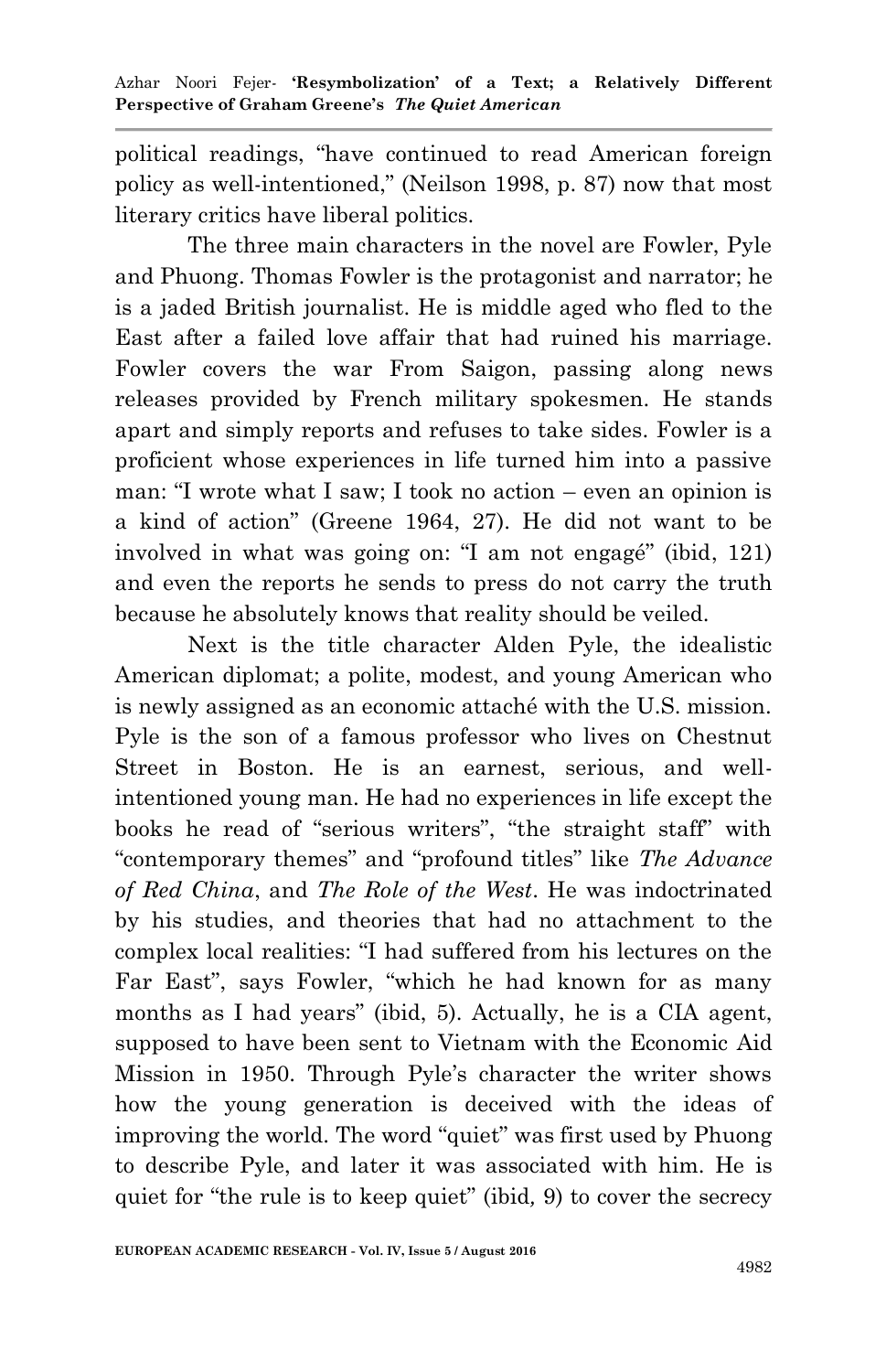of his mission. Quiet is also ironically used when it is compared with the bombing he caused in the country.

 There is also Fowler's young Vietnamese beautiful mistress, Phuong. The love relation between Fowler and Phuong is difficult to be evaluated; it is not clear whether he actually loves her or not. However, he needs "Phuong" desperately, for sex and companionship, to prepare his opium pipes each evening, above all as someone whose presence keeps at bay Fowler's fear of facing alone the terrors of old age" (Bacevich 2009). While the sole thing Phuong wants is marriage, which is a guarantee of security. But Fowler cannot afford her this; he remains formally wed and his Catholic wife, back in England, will not break the union.

 Phuong is the beautiful woman who exposes the rivalry between the two men. She is "startlingly simple and transparent in her conduct‖ (Kerr 2006). Fowler sees her, tough, pragmatic, and virtually lacking interiority. While Pyle considers her helpless, childish, and innocent; so, he decided to be her heroic rescuer. Some critics consider her symbol for her own country, Vietnam, and the struggle between the two men for possessing her is the fight of the two great world forces for occupying the land (see Karmer 2006 & Burns 2007).

 Greene is not hostile to Pyle who stands for American people; and he shows the virtues of this innocent young man through Fowler's comments: "he was incapable of imagining pain or danger to himself as he was incapable of conceiving the pain he might cause others" (Greene1964, 75). Though he causes troubles wherever he goes, he does that with good motives not out of malice. His good nature is also reflected in his intention to marry Phuong in order to protect her from turning into a prostitute when Fowler goes back to Britain. Fowler sees him as incapable of lying; "he was one of the most inefficient liars I have ever known – it was an art he had obviously never practiced‖ (ibid, 109). But we discover later that Pyle is capable of lying – his fake mission and his pretended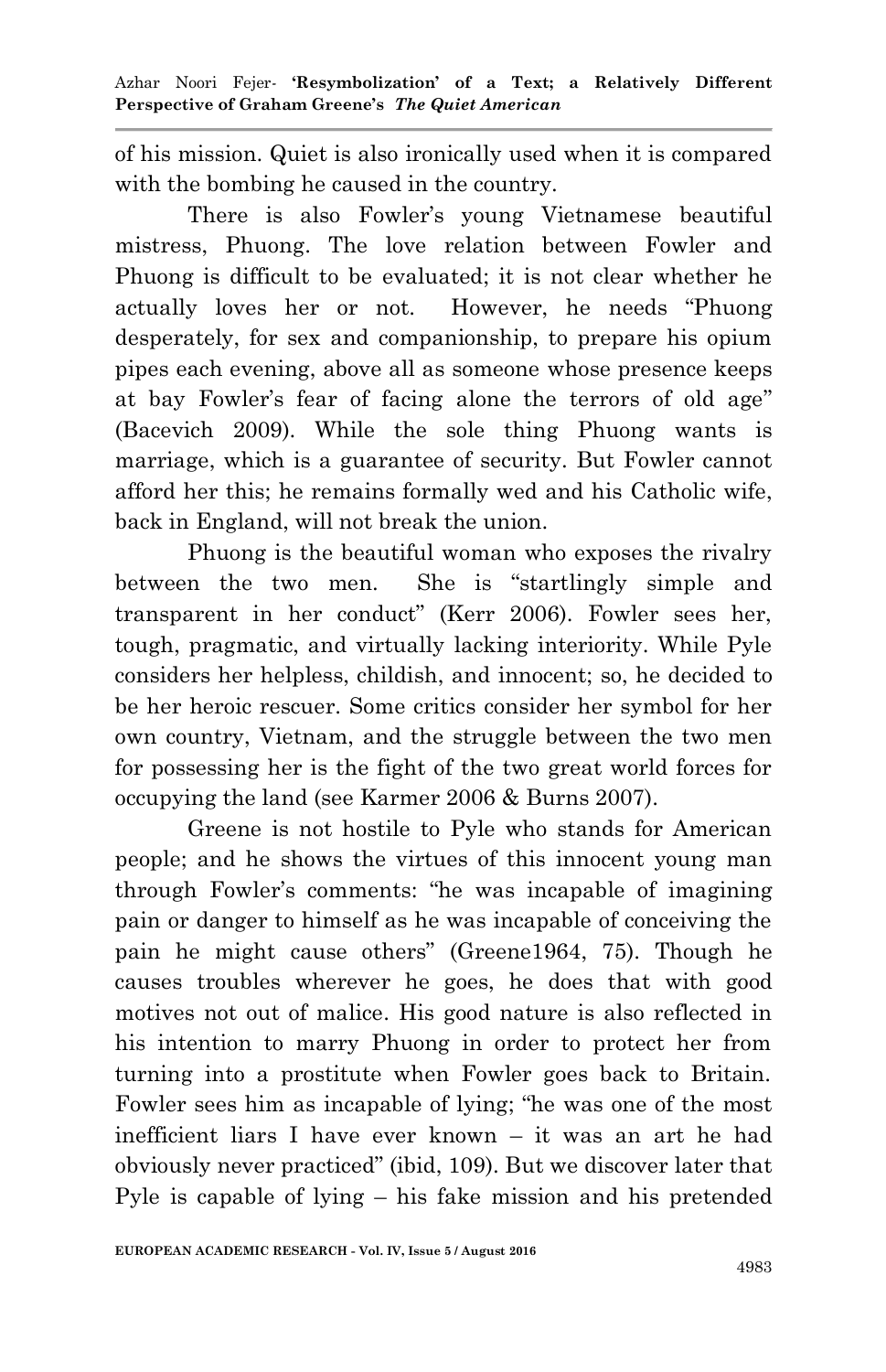ignorance of Vietnamese language, are only a veil to the act of bombing he was arranging.

Pyle truly believed in his own "duty to effect the transformation and salvation of Vietnam"; he had "pronounced views on what the United States was doing‖ (Steigman 2012) in the name of The Third Force. Harding's Third Force is a national party or popular group, it "is neither colonialist nor communist and that will be willing to fight the Viet Minh to ensure an American-style democracy in a united Vietnam" (Burns 2007). It is to be "free from Communism and the tent of colonialism – national democracy… to find a leader and keep him safe from the old colonial powers" (Greene1964, 160). General Thé is the local man to implement this Third Force. He has a small army and has taken to the hills, and he stands for what now is called a terrorist. His men bomb a café during the day time in the centre of Saigon though they knew quite well that it was full of women and children during such hour.

 So Pyle's mission is to work with those people, supply them with bombs, kill civilian casualties and throw the blame on communist. Simultaneously, this will reduce the French dominion and suggest their inefficiency to handle matters in Vietnam. With the false reports from the battle fields the American people are kept in ignorance of what is going on. Greene had explained clearly the "naiveté and the confusion" behind the American presence in Vietnam with a clarity which no other novel has yet attained" (Gorra 1990, 145). The novel had predicated everything in advance and displayed some of the causes of its failure too. It was simply the United States vigorously opposing the spread of communism in the world.

 The American Aid mission soon divulged to Greene and the French a two-faced; it was secret and illegal most of the time in its objectives, and quite different from the publicly acknowledged purposes. In fact, it was importing death instead of aiding people. The French were left to fight the hot war, the American the cold. Pyle considered his action in Vietnam as a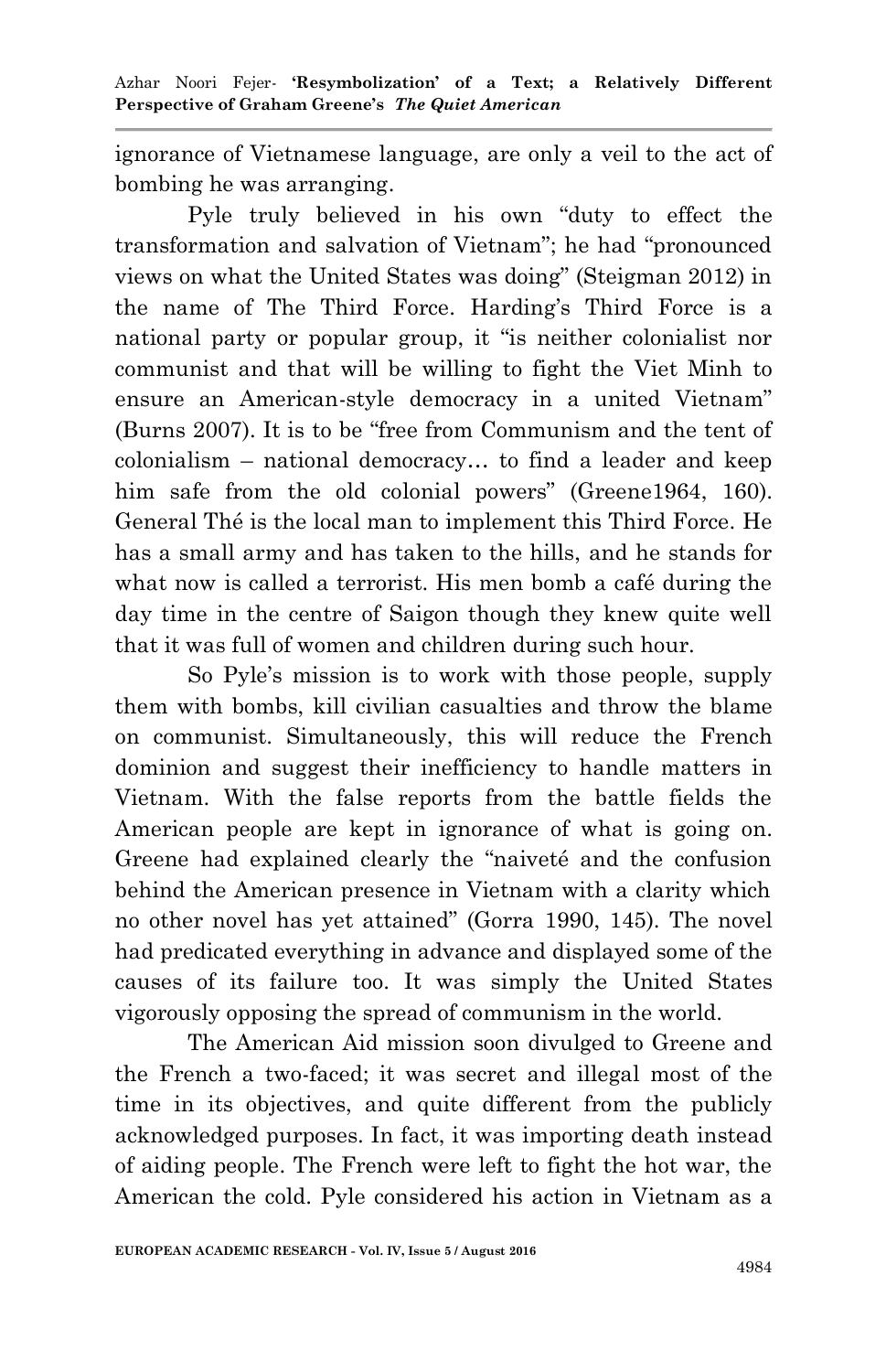"fight for liberty" (Greene1964, 122). The Americans kept "clean" hands" and let the French people to get their hands dirty.

 In his later years, Greene had an interest in left wing governments of the Third World; it was not out of a "reasoned" commitment to Marxism," as much as the "hatred of 'sinless graceless chromium world that he finds embodied in the United States.‖ (Gorra 1990, 144). The novel reveals how the United States try to enforce on Vietnamese their own will: "They'll be forced to believe what they are told; they won't be allowed to think for themselves" (Greene1964, 119): this clearly reflects Pyle's worries of losing the country to the communists. Through the discussion that goes on between Fowler and Pyle about colonization, Fowler shows sympathy for those simple, poor people saying:

> ―We have brought them up in our ideas. We taught them dangerous games … we are waiting here, hoping we don't get out throats cut. We deserve to have them cut" (ibid, 120).

Fowler, here, wished that he, Pyle, and York Harding were assassinated by the Vietnamese. Harding stands for all politicians who just pass theories to people to apply while they are sitting in their offices not venturing once in spot. He also informs Pyle that the French are not leading the Vietnamese "on with half  $-$  lies like your politicians  $-$  and ours" (ibid, 121). Thus, Fowler prefers the French politicians over the American and the English.

Terry Eagleton sees such argue to encapsulate "one of Greene's predominant themes" reflecting "the tension between the corrupt political ideology..., and overt liberal humanism" (Steigman 2007, 44). Poor people pay for the glory of Americans. The colonizers care only about "the political commissar", but nobody "cared about the individuality of the man in the paddy – and who does now" (Greene 1964, 123)? Fowler prevents Pyle from shooting the two young frightened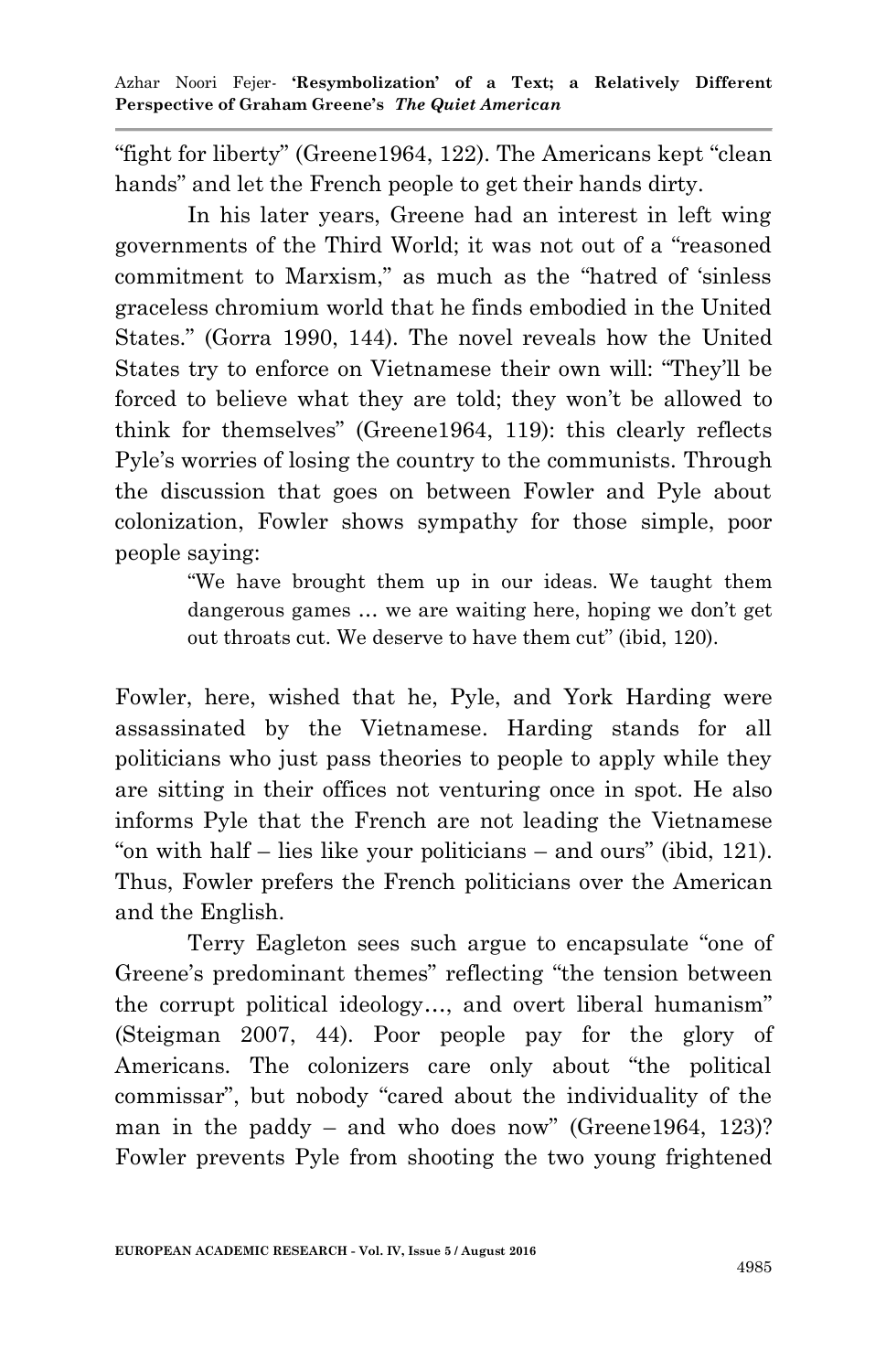guards in the tower whom Pyle thought would hand them over as they are so simple and do not know the meaning of liberty.

 In a previous argument with Fowler, Pyle accused the French of distrust towards the Vietnamese: "A man becomes" trustworthy when you trust him‖ (ibid, 107). Again Pyle's action reverses his claims for he does not trust anyone. Douglas Kerr sees that "there is a strong sense of illegibility to Vietnam and its people" (2006 133). Meanwhile, Fowler disdains American liberals' attempts to introduce into Asia their conceptual model of democracy and freedom. "I have been in India, Pyle, and I know the harm liberals do" (Greene1964, 121). While the Vietnamese are killed either in battle fields or by bombs in the streets, the Americans made sure that there must be no American casualties during the bombing, they never even cared about any English, or French citizens as the scene shows.

 Fowler considers Americans as egocentric opportunists, comments Davis (1956), denouncing that they let the French do the dying "while they clean up commercially". The Communist Vietminh is enemy in this war; Fowler is in touch with them, and he expects them to win the war. But this meaningless war slaughters only innocent harmless women and children. As an impartial watcher and detached from the current events, he criticises the American liberals' attempts to introduce their model concepts of democracy and freedom into Asia.

### **4.2. The Reception of the novel**

Any piece of literature is not universal, declares Jauss, and cannot have the same "impact on readers of all eras" (Guerin 2005, 356). Transactional theorists observe that "different readers come up with different acceptable interpretations" as the text supplies a "range of acceptable meanings, that is, a range of meanings for which textual support is available" (Tyson 2008, 174). *The Quiet American* has received much warmth in England within its publication in 1955, but, in American critics "rallied against the book" as if some sort of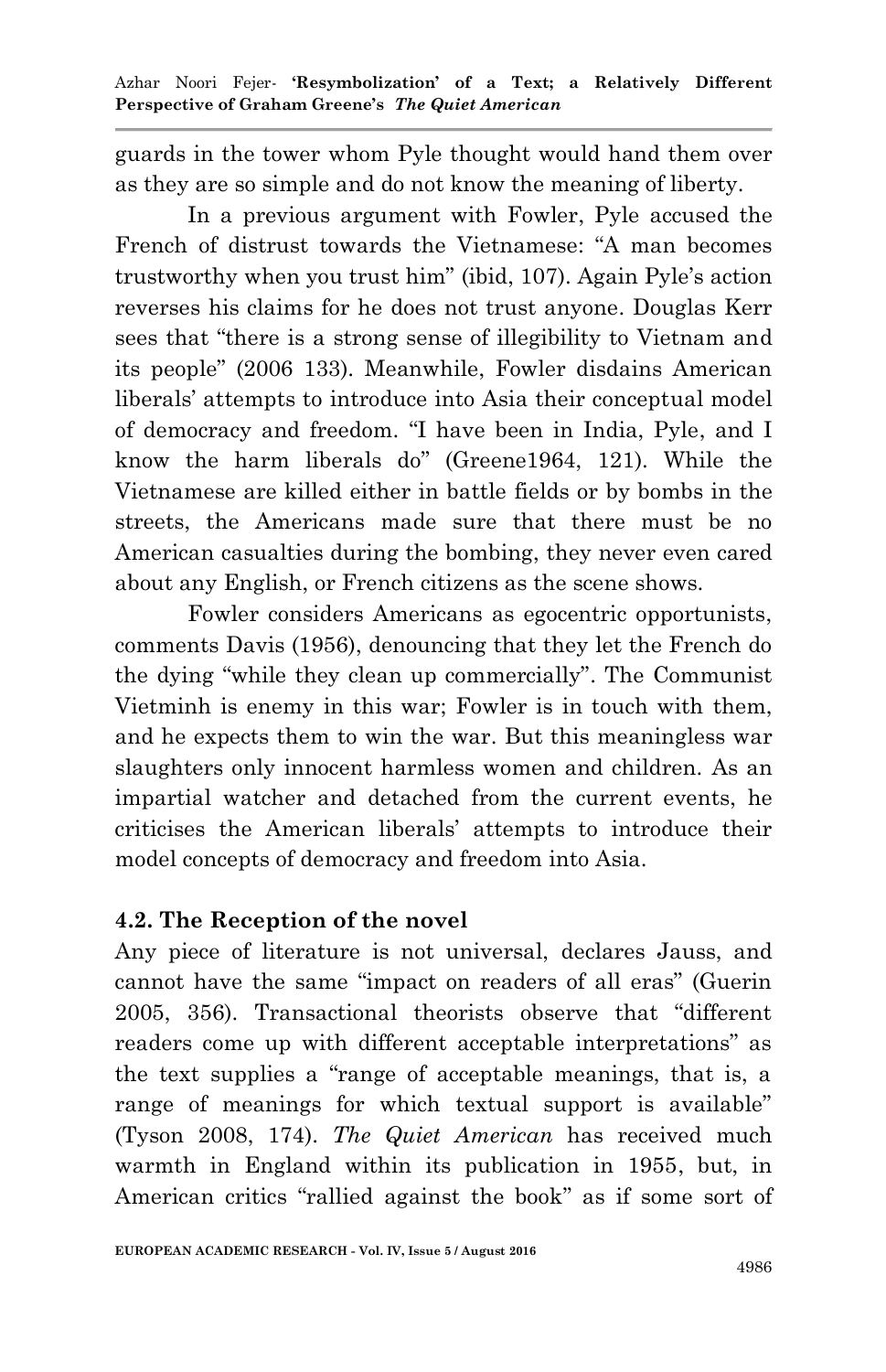metaphorical violence were being done to their country," states Katie Roiphe (2003). This American attitude to the novel, explains Bacevich, is attributed to the notion that since the nineteenth century till now the "Americans are fortunate in being able to draw on a rich home grown tradition of observers who have devoted themselves to puncturing Washington's conceit and delighting in its folly"  $(2000)$ . So, they are deluded into false sentiments and beliefs.

 Surveying some of American responses to the book, one would come across the *News Week* critic who claimed that Greene "apparently resented passing on the world leadership to the Americans", and attacked Greene further by attributing the content of the book to the bitter feeling the author still had "about difficulties he'd had in getting a visa to come to America" (Nolan 2003). Later that year, "the magazine published dark innuendos about the book's appeal to the Kremlin". Another ―vitriolic review‖ came from A.J. Liebling in *The New Yorker* describing the novel as "nasty little plastic bomb" (Roiphe 2003).

 Correspondingly Robert Gorham Davis, in his review to the book in the *New York Times* (11March 1956), accused Greene of employing his "characters less as individuals than as representatives of their nations or political factions". He adds that America is the principal concern as the title of the book suggests. The notion is "that America is a crassly materialistic and "innocent" nation with no understanding of other peoples". Their representatives' interference in other countries' affairs brings nothing but suffering. And Asians should work out their own destinies by their own, "even when this means the victory of communism".

Davis also analyses Pyle's character saying: "There is nothing self-interested in his motives for the villainy which Greene has concocted for his role. He is working for the O.S.S. "or whatever his gang are called," and is convinced that in intriguing with the dissident General Thé he is moving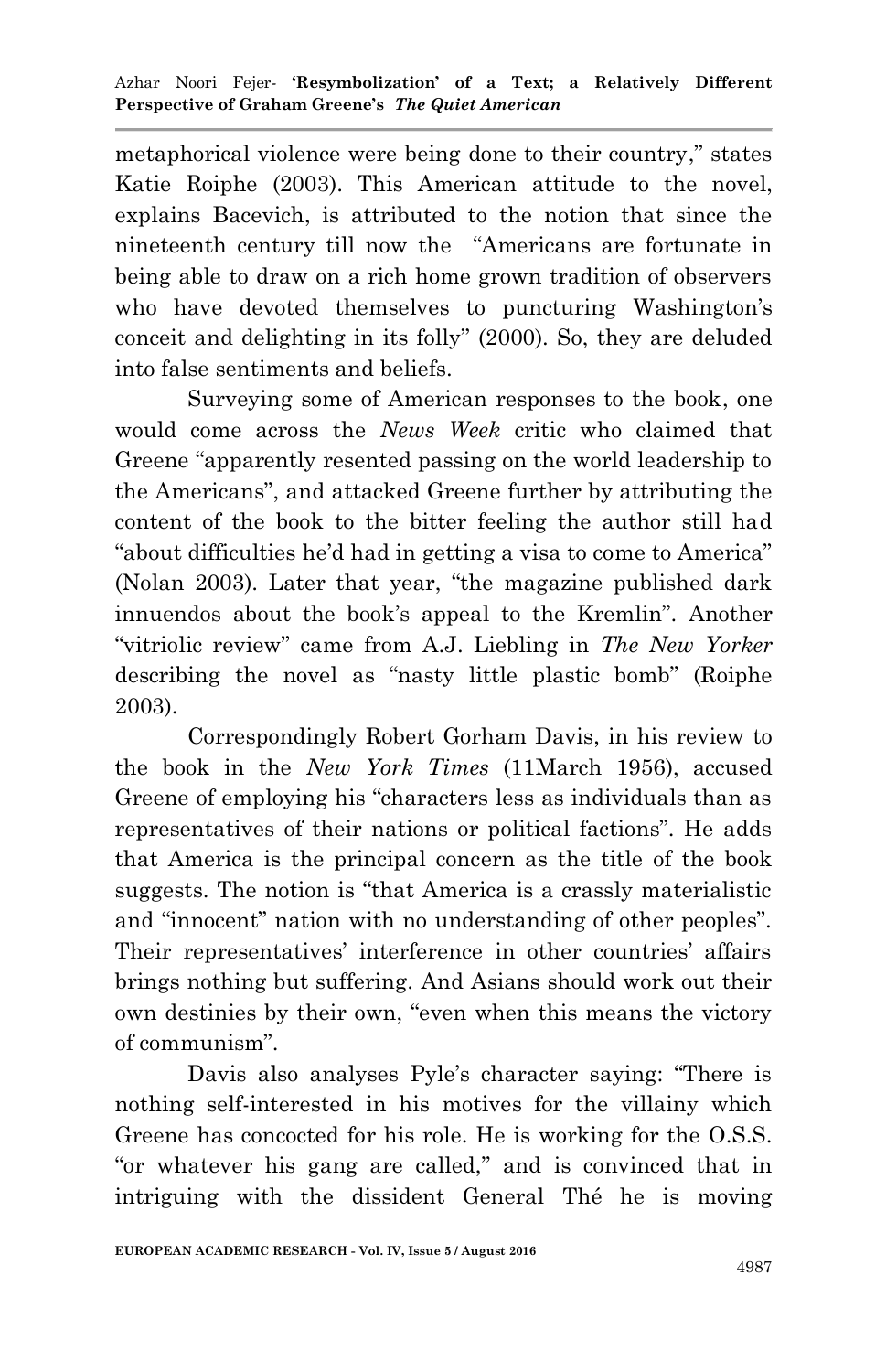effectively to create a "Third Force" against both the French Colonials and the Communists" (1956). Fowler (Greene) considers Pyle an inexperienced because his knowledge is from books and lectures "and his writers and lecturers made a fool of him" (Greene 1964, 31). So, to Fowler the Third Force is nothing but political abstraction Pyle has got out of books. The Americans were also annoyed, Davis argues, because "Fowler is [easily] permitted to triumph in his debates with the Americans." The book has no real debate since "no experienced" and intelligent anti-Communist is represented there," either because Greene must have felt that such men do not exist or that they do not serve his present purposes".

 The two previous opinions evidently proves how the text is a particular and personal event for the reader, as Rosenblatt states, and how the reader's mind and personality habitually illuminates particular pattern of symbols on the printed pages.

Afterwards, American writers, more than once, offered praise and admiration for the novel, and appreciated Greene's craft; they also saw "his anti – Americanism mild compared to the real thing" (Taylor 1980). Pretty many appreciate the author and his work because of the prophetical implication and amount of truthfulness it carries which eventually proved to be correct.

Some Americans 'Symbolised' their subjective reaction to Greene's text, influenced already by their accumulated knowledge, past literature as well as their mood. They actually interpreted the meaning of their own symbolization – the meaning of the conceptual experience they created in response to the text. They 'resymbolised' it in the process of interpretation. So the real text seems to disappear during the evaluation for it turned to "the text in [their] mind[s]" (Tyson 2008, 178). For instance, the novel caught the interest of filmmakers twice; the original movie version came out in 1958, and it was produced and directed by Joseph L. Mankiewicz. In order to make the film "more flattering to Americans," the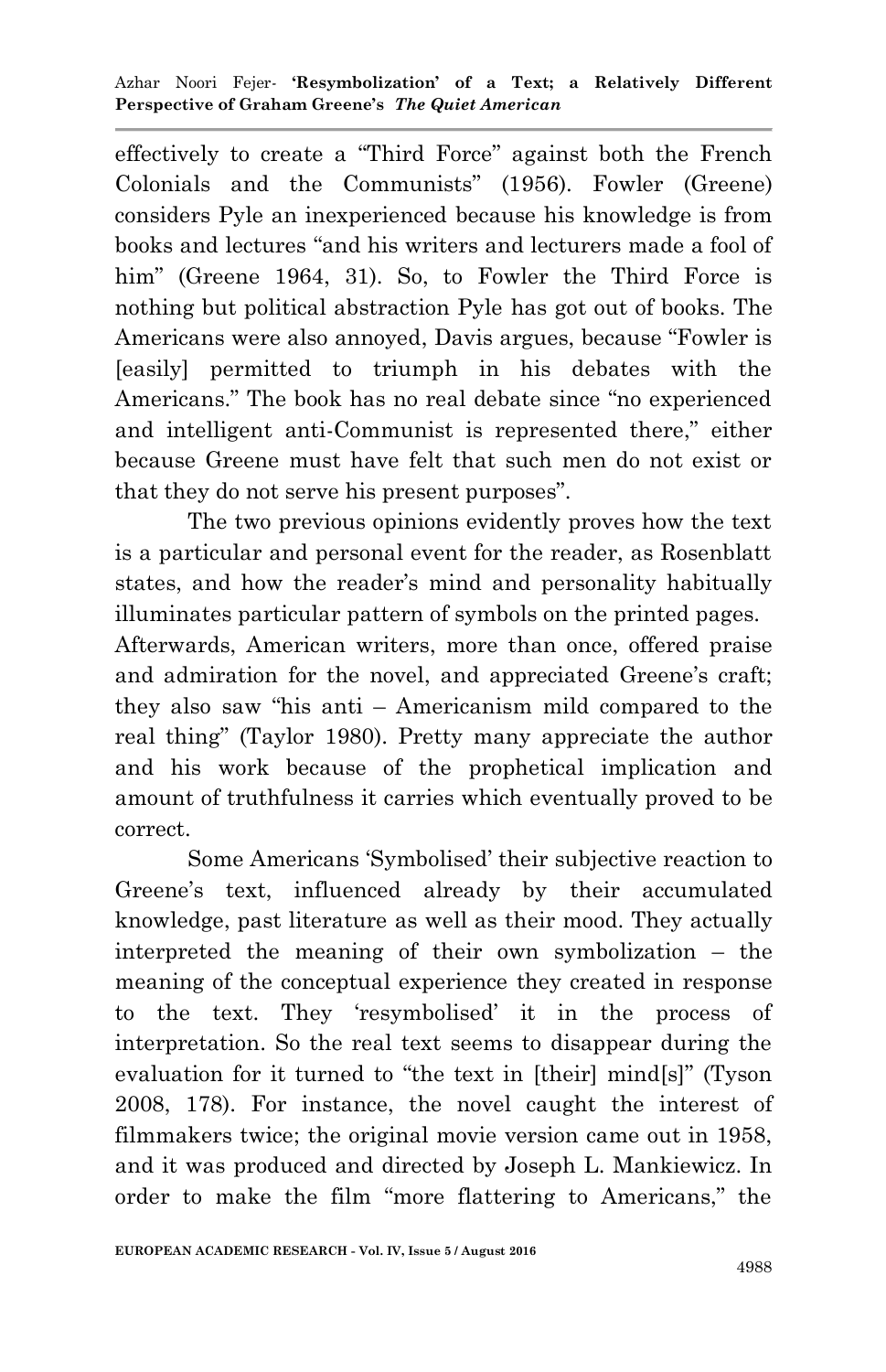producer has altered the plot "so completely" (Roiphe 2003).Greene had the chance only to see the first version of his book. The director's reworking his novel enraged Greene effectively, so he commented:

> The most extreme changes I have seen in any of mine…; one could almost believe that the film was made deliberately to attack the book and the author, but the book was based on a closer knowledge of the Indochina war than the American director possessed, and I am vain enough to believe that the book will survive a few years longer than Mr. Mankiewicz' incoherent picture (qtd. in Geist 278).

Meanwhile, Bosley Crowther reviewed the movie on its second day of opening (February 6, 1958), and he wrote that ―Mankiewicz has a better opinion of the title character in Graham Greene's "The Quiet American" than the British novelist had". Crowther described Pyle's depiction in the novel as "a rather officious diplomatic type, meddling much more than was healthy in Vietnamese politics," while in Mankiewicz's movie, he is "a much less unpleasant American than the one represented by Mr. Greene‖ (*New York Times*,11 March, 1956). In fact, Mankiewicz transported it into a decidedly patriotic film.

Another adaptation of the novel was directed by Phillip Noyce and appeared in 2002. But Miramax delayed the release of the film by a year. Apparently some test audiences responded negatively to the movie considering it to be anti-American as it was screened soon after Sept.11 (Roiphe 2003). Noyce's movie had turned Pyle to be the real hero of the story. Apparently, the two versions were far much away from the real book.

 Greene's book attacks upon the murderous simplicity of American foreign policy by presenting Americans with no bad motive; but simply having no idea "what the whole affair's about" (Greene 1964, 31). However, this noble kind version is not fairly attainable since innocence, whether real or feigned, causes problems. It is not only the Vietnamese and other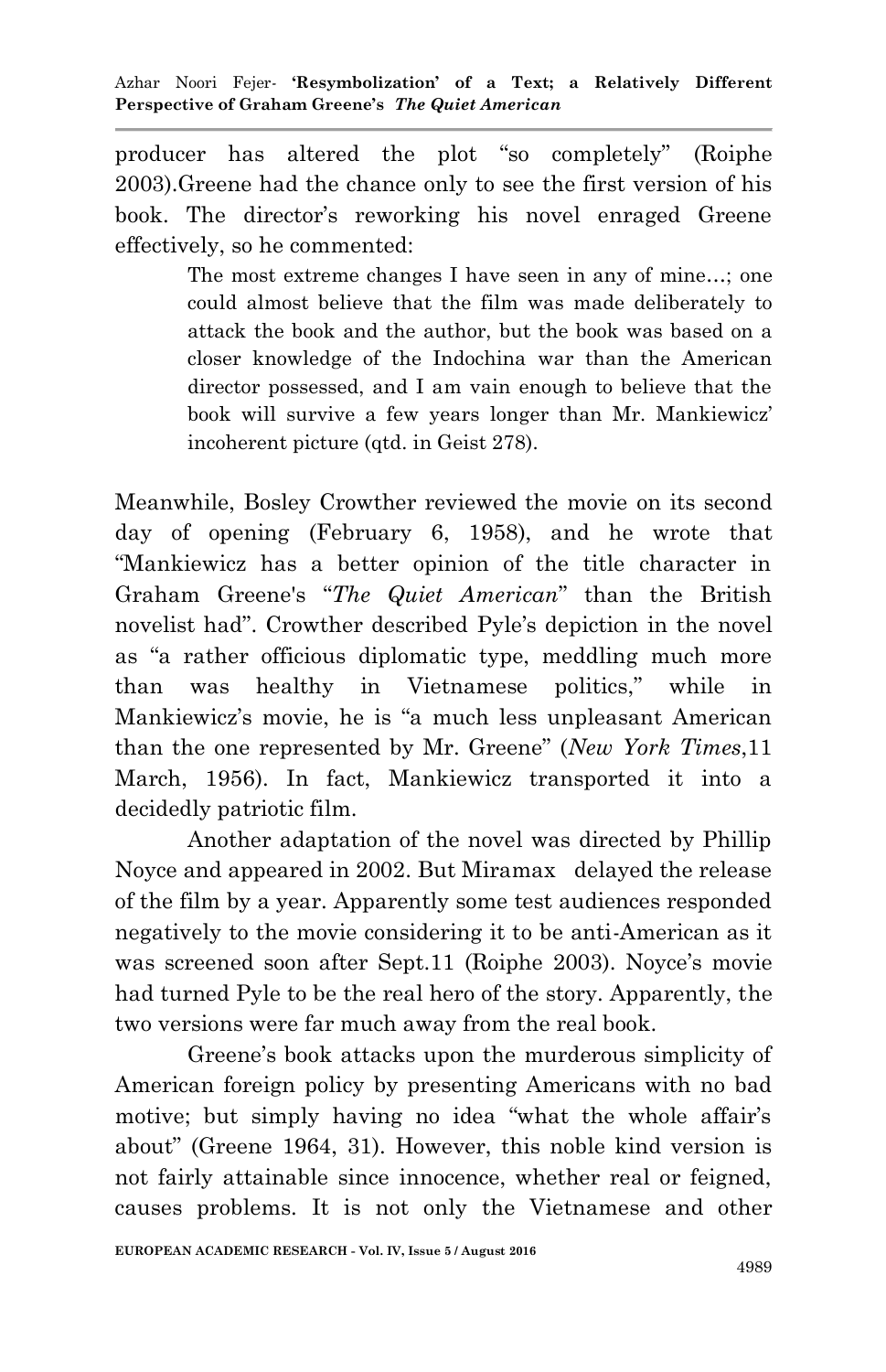nationalities in the novel that are deceived by that policy, but even the American nation itself.

# **4.3. The Novel's Significance Today**

Pyle stands for all enthusiastic young people who were stuffed with theories taught in their universities, then sent abroad to apply what they learned. They "enter war with the sense of adventure and innocence shaped by cultural myths", but the real experiences they got in combat "forever destroy their naïveté and lead them to crucial insights about human nature and war" (Herzog 1992). Pyle is a symbol of American purpose and patriotism—and dangerous naïveté. Fowler describes him saying: "I never knew a man who had better motives for all the trouble he caused." He also adds:

> He was as incapable of imagining pain or danger to himself as he was incapable of conceiving the pain he might cause others….Yet he was sincere in his way: it was coincidence that the sacrifices were all paid by others..." (Greene 1964, 74).

The simplistic belief that the world could be fixed with good intentions is not quite true, since the attempt to put things right usually succeed in killing innocent people. While admitting guilt allows the blind to see, the feeling of righteousness brings blindness. Truthfully, young soldiers in Vietnam were systematically misled about what they were doing there, thrown in the mid of a hostile of people whom they were told they were rescuing.

 Americans went to Vietnam carrying their technology and progress that were used only for their own service; we see Pyle living in one of "those main streets which French" continually subdivided in honour of their generals", a secured American Legation a place by its own. "Even their lavatories" were air-conditioned," Fowler comments (ibid, 192). Meanwhile the Vietnamese were starving, suffering and leading a very primitive life. The technology and 'aid' presented to them by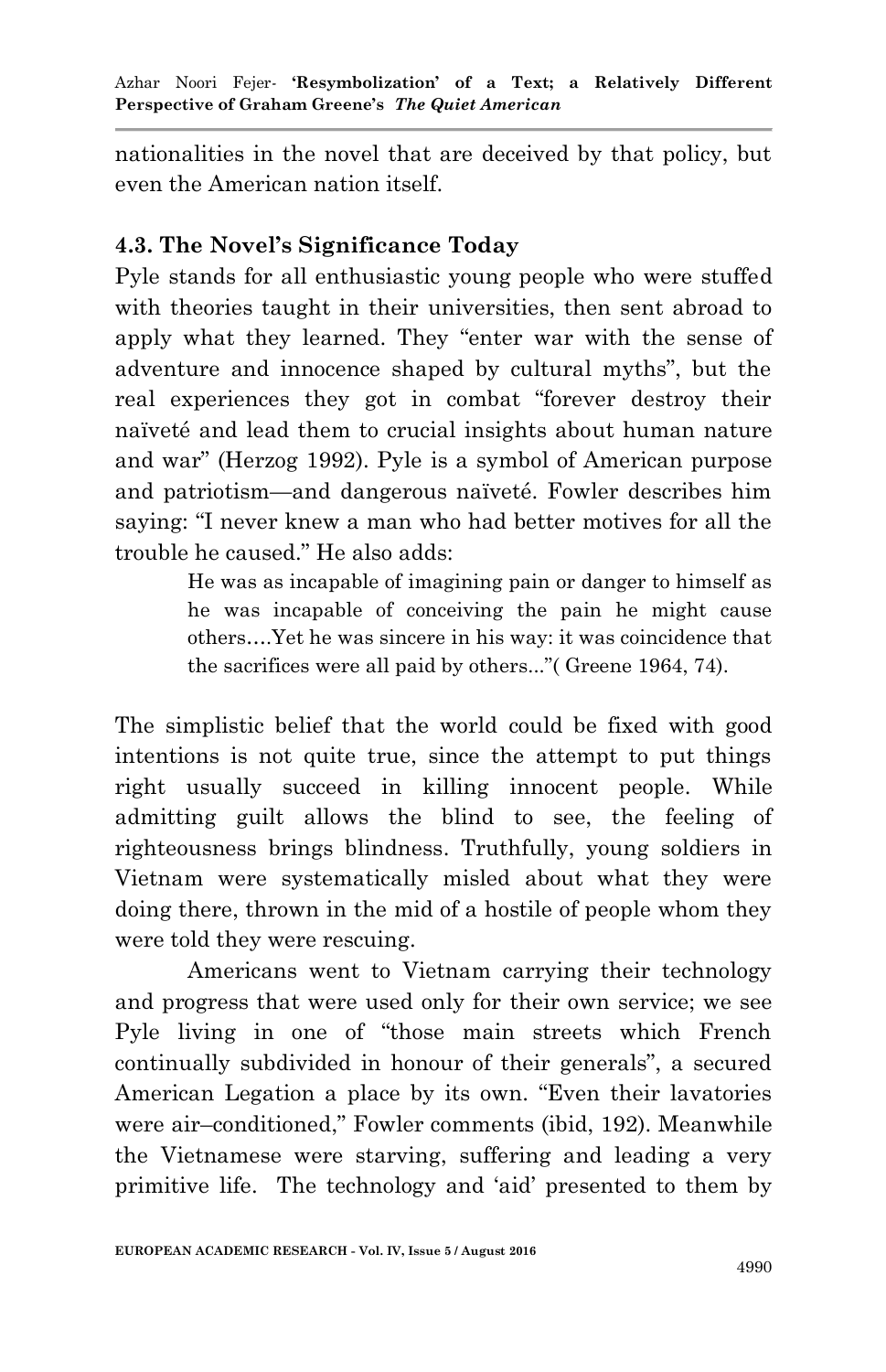the United States came in the form of bomb bicycles or street bombs which took the lives of those innocents.

 Pyle is a fervent believer in the dreamy political ideology, the Third Force; he is absolutely confident in his ability to bring change and democracy through defeating both the French and the Communist Viet Minh. He covertly finances General Thé, the commander of a "Third Force" militia. Together they "hatch a plot to advance the prospects of the Third Force involving the use of concealed explosives" (Buckley 90). The intended target is a military parade, yet due to Pyle's unskillfulness, the explosion kills hundreds of innocent civilians in downtown Saigon:

> ―A woman sat on the ground with what was left of her baby in her lap; with a kind of modesty she had covered it with her straw peasant hat. She was still and silent, and what struck me most in the square was the silence.... The legless torso at the edge of the garden still twitched, like a chicken which has lost its head.... (Greene 1964, 212)

Pyle commented on the scene saying: "It's awful" for he never sensed the damage and misery he caused to 'others' who were mere objects to achieve American politics' schemes: "A twohundred- pound bomb does not discriminate. How many dead colonels justify a child's or a trishaw driver's death when you are building a national democratic front?" exclaims Fowler (ibid, 214). So, he distributed death among innocent people, blinded with the high motives, but suddenly

> [he] looked at the wet on his shoes and said in a sick voice, ‗What's that?' ―‗Blood,' I said. ‗Haven't you ever seen it before?'... He was seeing a real war for the first time.... 'You've got the Third Force and National Democracy all over your right shoe." (ibid)

This dreadful reality has shocked Pyle indeed for he was about to faint, but "What's the good?" He will always be innocent and blameless; the innocent are always "guiltless", because Pyle is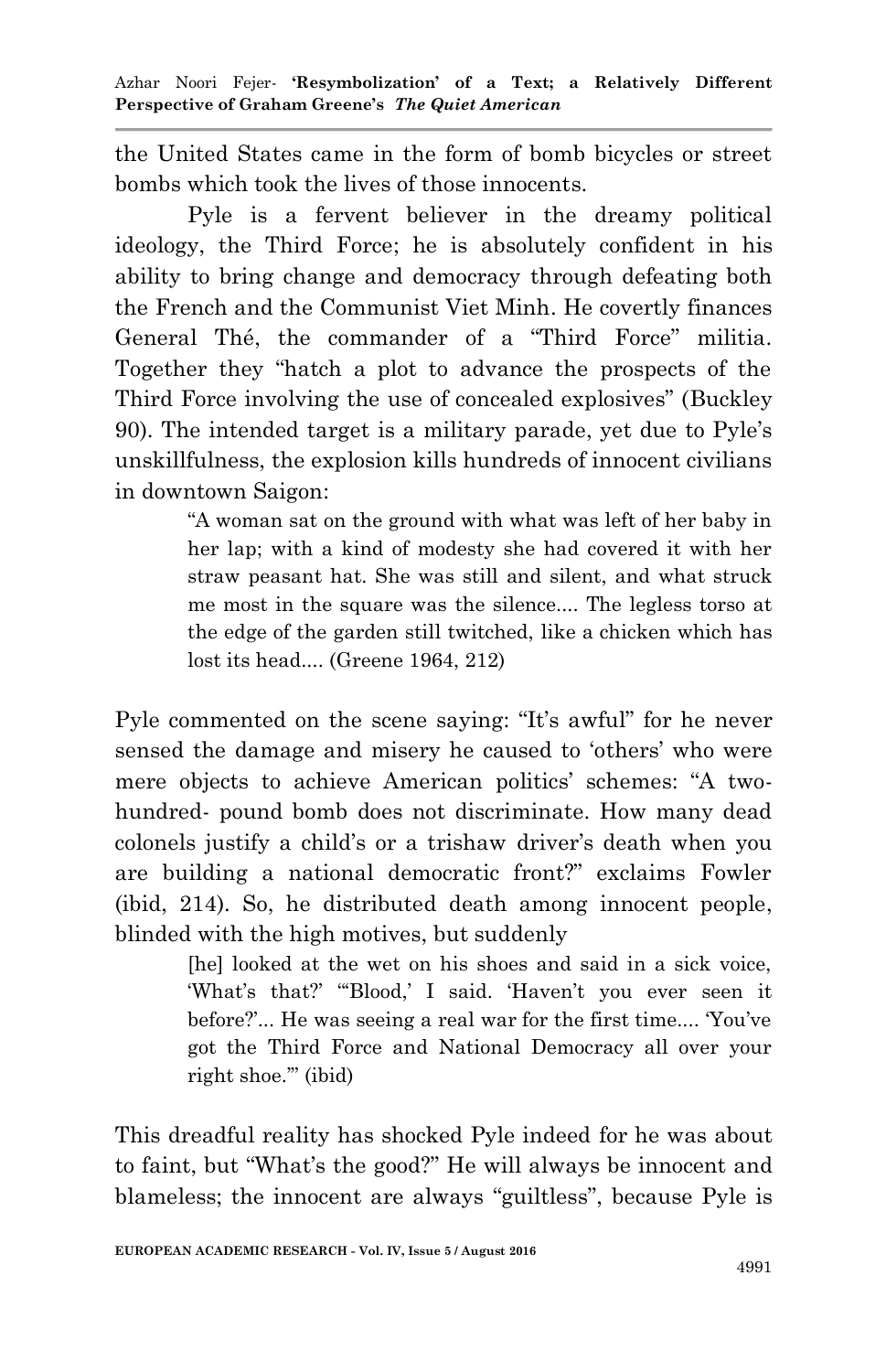armoured by his good intentions and his ignorance, comments Fowler. Afterwards, Pyle calms down he calls the civilians who were killed during the explosion "war casualties". He feels pity for them but justifies saying that one cannot always hit his target, and that they died in the "right cause.... In a way you could say they died for democracy" (ibid, 234). Yet, consequently this same democracy leads to his fateful death.

Certain Americans resymbolized *The Quiet American* while reading the novel. Let us take President George W. Bush for instance and scrutinize his reaction to the novel.

Reviewing Kevin Buckley's "The Graham Greene" Argument" shows that Bush in August 2007 has referred to the book in his speech to the Veterans of Foreign Wars. First, he ―seemed ―to miss the point of the 1955 novel and what it uncannily foretold‖ for he denied the interference of the United States in Vietnam before the time of writing the novel; he stated that it was written "long before the United States had entered the war" (89). But the truth is that the United States ―was already underwriting close to 80 percent of the French cost of the war". Bush controverts this reality though it has become evidently clear to the whole world. Also, Bush mentions the main character, Alden Pyle whom he seems to have high regard to, as Buckley argues, for he appreciatively quotes in his speech: "I never knew a man who had better motives for all the trouble he caused" (89). Buckley believes that choosing "a literary hero provides a revealing if inadvertent window into the president's character," (90) hence, he attempts to find some similarity between the two.

 In the wake of 9/11, George W. Bush stated that Americans are "good" while the others are "evil". He virtually "misinterpret[s] the problem at hand, and underestimate[s] the complexity, and costs entailed in trying to solve it" (Bacevich 2000). He solved the problem through invading Iraq. This asserts Buckley opinion concerning the "obvious parallels" between them. Both had no notion of "what the whole affair's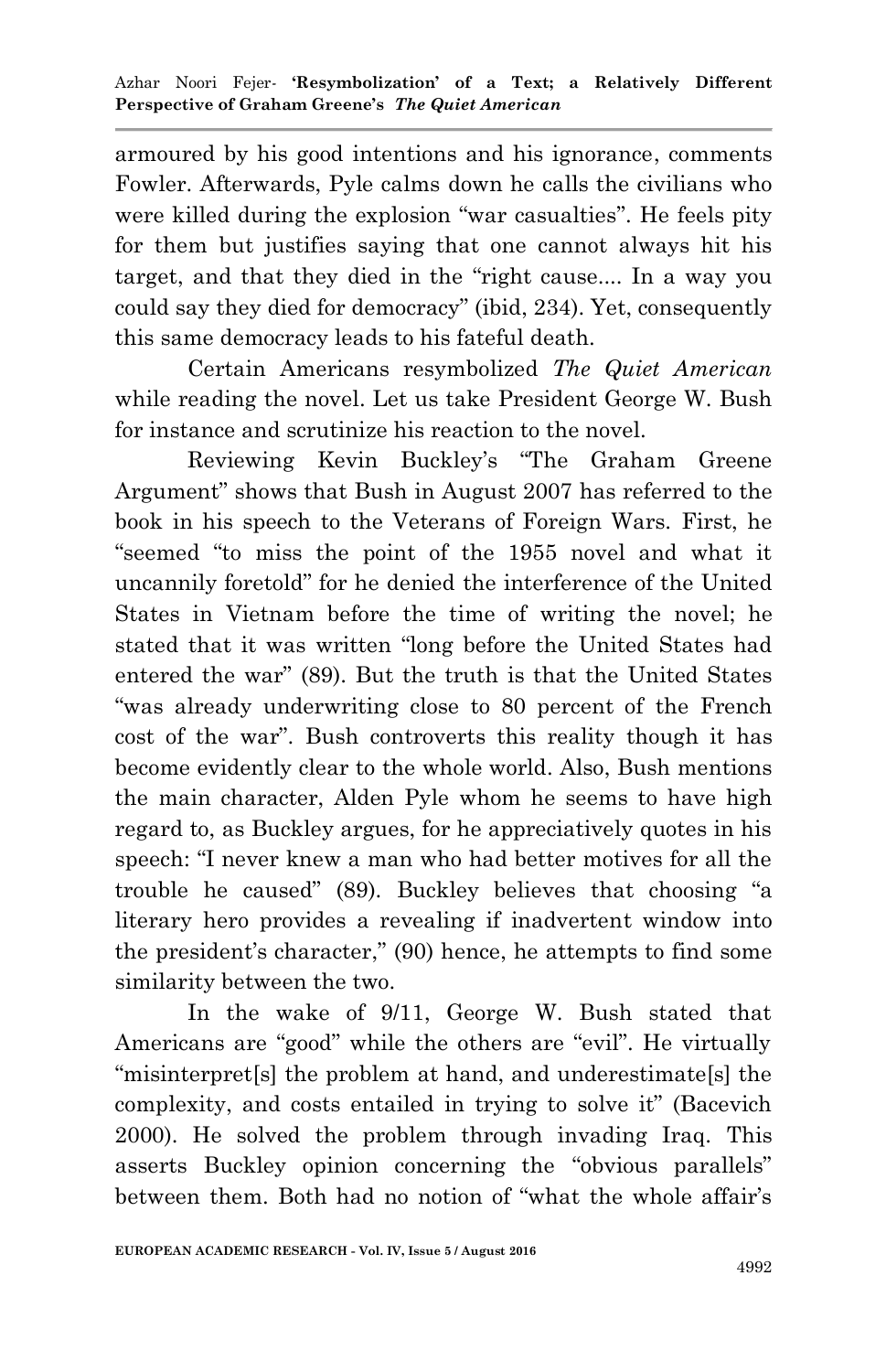about‖ (Greene 1964, 32). Bush is Just like Pyle who was given "money and York Harding's books on the East and said 'Go ahead. Win the East for Democracy.' He never saw anything he hadn't heard in a lecture hall, and his writers and his lecturers made a fool of him" (ibid). He is just like Pyle who had no bad intention or desire for killing; Pyle couldn't see "a dead body he couldn't even see the wounds" (ibid, 32). Pyle also was

> Determined… to do good, not to any individual person but to a country, a continent, a world. Well, he was in his element now with the whole universe to improve (ibid, 12).

Pyle turned to be a patriotic hero for many Americans. This probably justifies Bush's reference to Pyle in support for his course in Iraq. Washington had its justification for inventing Iraq all with good intention and in the name of democracy.

But, decision makers in Washington one way or another manage to evade responsibility. Policymakers always feel guiltless and are eventually rewarded along the way. Authorized people usually "assign responsibility for any sins to soldiers who in doing Washington's bidding became sources of embarrassment" (Bacevich 2000). Their hands are not stained with blood since they let the soldiers do *their* dirty work of killing the innocents. Those soldiers' compensation, writes Greene, "includes the guilt of murder in the pay-envelope," (Greene 1964, 63) and when they return home overburdened with the sense of personal guilt.

 All the images of suffering Vietnamese depicted in *The Quiet American* are typically found in countries that were subject to the United States invasion. Bad conditions of life, diseases caused by raids, and the vivid scene of bombing are common scenes in Baghdad today.

 What the United States did in Iraq is the message to the whole world as an American politician had recently proclaimed:

> The mission begins in Baghdad, but it does not end there … we stand at the cusp of a new era … it is clearly about more than Iraq. It is more even than the future of the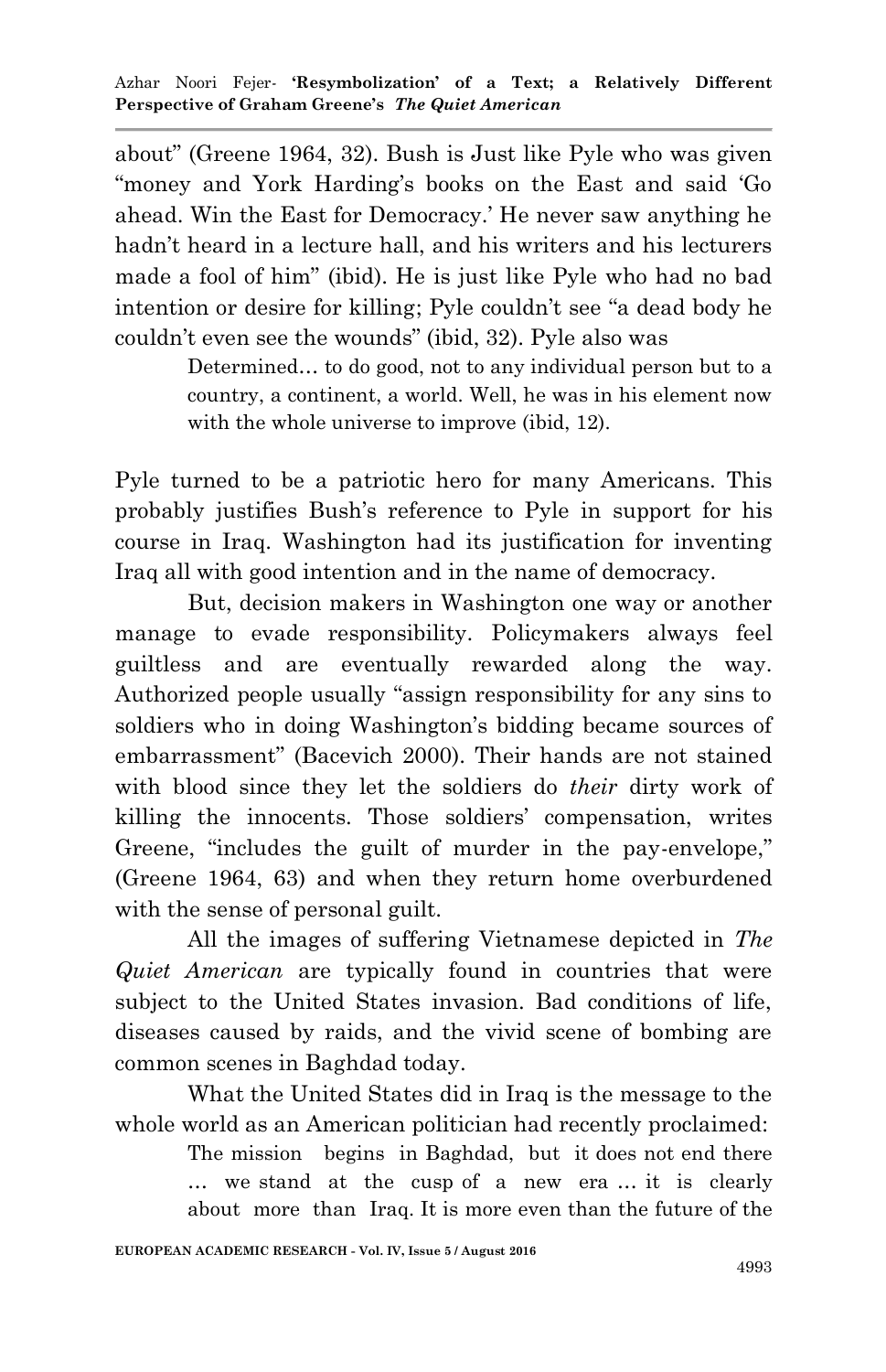Azhar Noori Fejer*-* **'Resymbolization' of a Text; a Relatively Different Perspective of Graham Greene's** *The Quiet American*

> Middle East and the war on terror. It is about what sort of role the United States intends to play in the twenty – first century (The War over Iraq qtd. InZize2004).

The novel evokes a lot of sorrowful memories, and bitter experiences of innocent people who paid and still paying their lives and properties a cost for Washington's dreams of wealth and domination. All the images of suffering Vietnamese depicted in *The Quiet American* are typically found in these invaded countries in the name of democracy. Bad conditions of life, diseases caused by Air Force raids, and the vivid scene of bombing are common scenes in these countries.

### **5. CONCLUSION**

The researcher has attempted to prove that nothing could entirely turn a literary text into an intentional object. *The Quiet American* has encountered vain attempts to twist its author's intention, and to insert other interpretation to it. However, it managed to carry it ideological implications and political meanings. Some Americans red it with the lenses of a precise ―horizon of expectation‖ since the title of the book suggests that America is its principal concern. The social and political world evidently affected their interpretation. They interpreted the meaning through 'resymbolization,' and twisted Pyle's character to a patriotic literary hero; a symbol to encourage military troops to fight wars which they have nothing to do with them. However, the book was commonly read and accepted by the Americans in the decade following its publication. Many Americans now read the novel without changing its meaning for it became identical with the Greene's intention. The general notion that America is a source of the world's evils has now a common place even in the works of American novelists.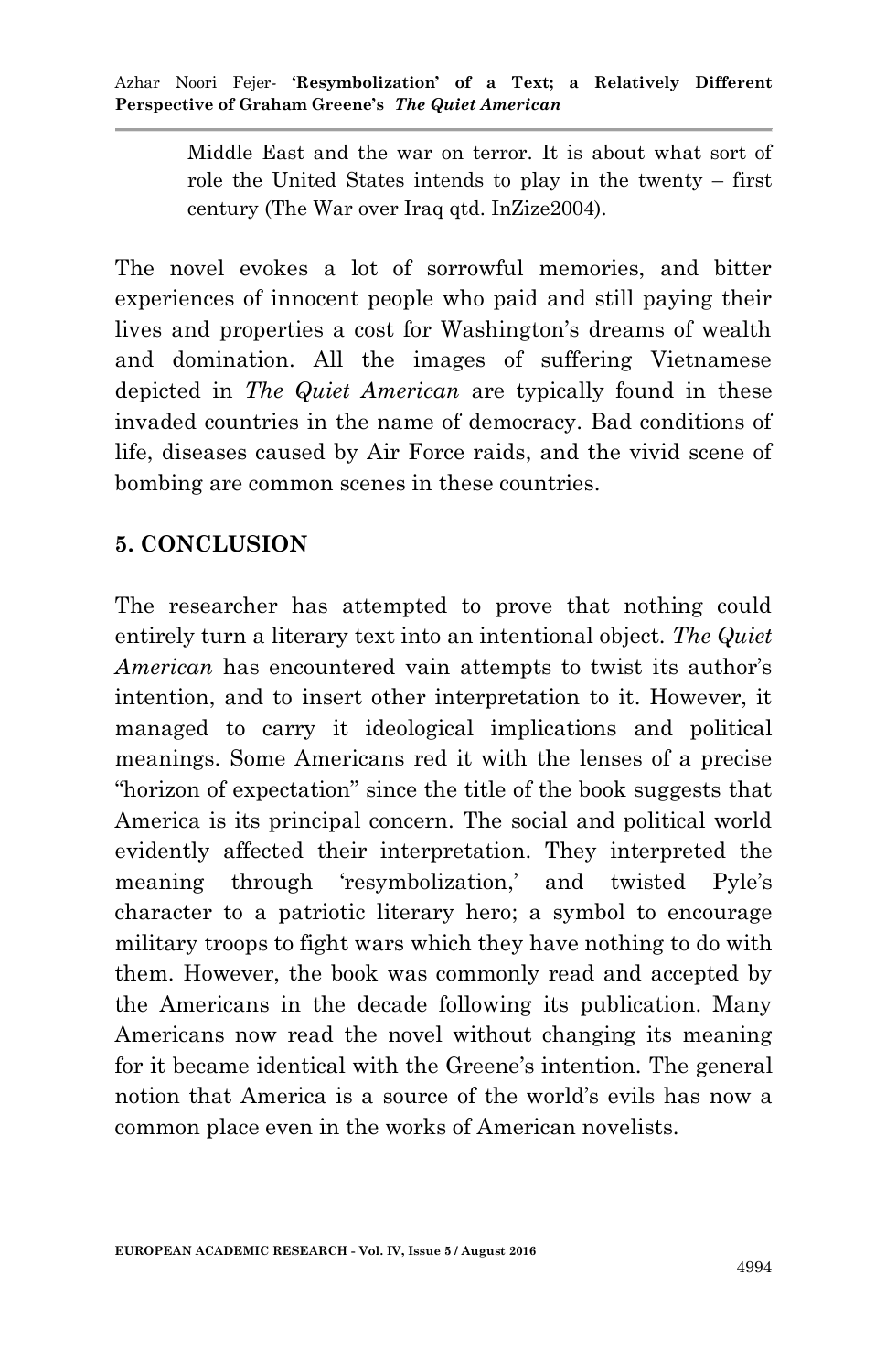#### **REFERENCES**

- 1. Bacevich. Andrew J.(2009). "Best Intentions: An Appreciation of Graham Greene". *World Affairs*, (Summer). http://www.worldaffairsjournal.org/article/bestintentions appreciation-graham-greene.
- 2. Blamires, Harry. (1986). *Twentieth Century English Literature: Macmillan History of Literature*. London: Macmillan press LTD.
- 3. Burns, Tom. (2007). American Interference: A Political Cultural Reading of Graham Greene's *The Quiet American*. Canoas: *Textura,* n.15: 4-14 jan./jun.http://www.periodicos.ulbra.br/index.php/txra/articl e/viewFile/694/504.
- 4. Buckley, K. (2007). "The Graham Greene Argument': A Vietnam Parallel that Escaped George W. Bush.‖ *World Policy Journal* (MIT Press), 24:3, Fall.
- 5. Crowther, Bosley. (1958). Quiet American'; Mankiewicz Version of Novel by Greene. Movie Review: *New York Times,* February 6.
- 6. Davis, Robert Gorham. (1956). "In Our Time No Man Is a Neutral‖ *The Quiet American* by Graham Greene. Books, *New York Times*. March 11. https://www.nytimes.com/books/00/02/20/specials/greenequiet.html.
- 7. Iyer, Pico. (2008). ―The Disquieting Resonance of *'The Quiet American*<sup>''</sup>. April 21. [www.npr.org/templates/story/story.php?storyId=89542461.](http://www.npr.org/templates/story/story.php?storyId=89542461)
- 8. Graham Greene. Biography. Tripod. Accessed March 2, 2016. www.greenland.tripod.com/bio.htm.
- 9. Gibson, Andrew. (2008). "All Approached with Best Intentions": Greene, The US, and Indochina: 1951-1955. *Cultural Politics,* Vol. 4, No. 3: 289-308.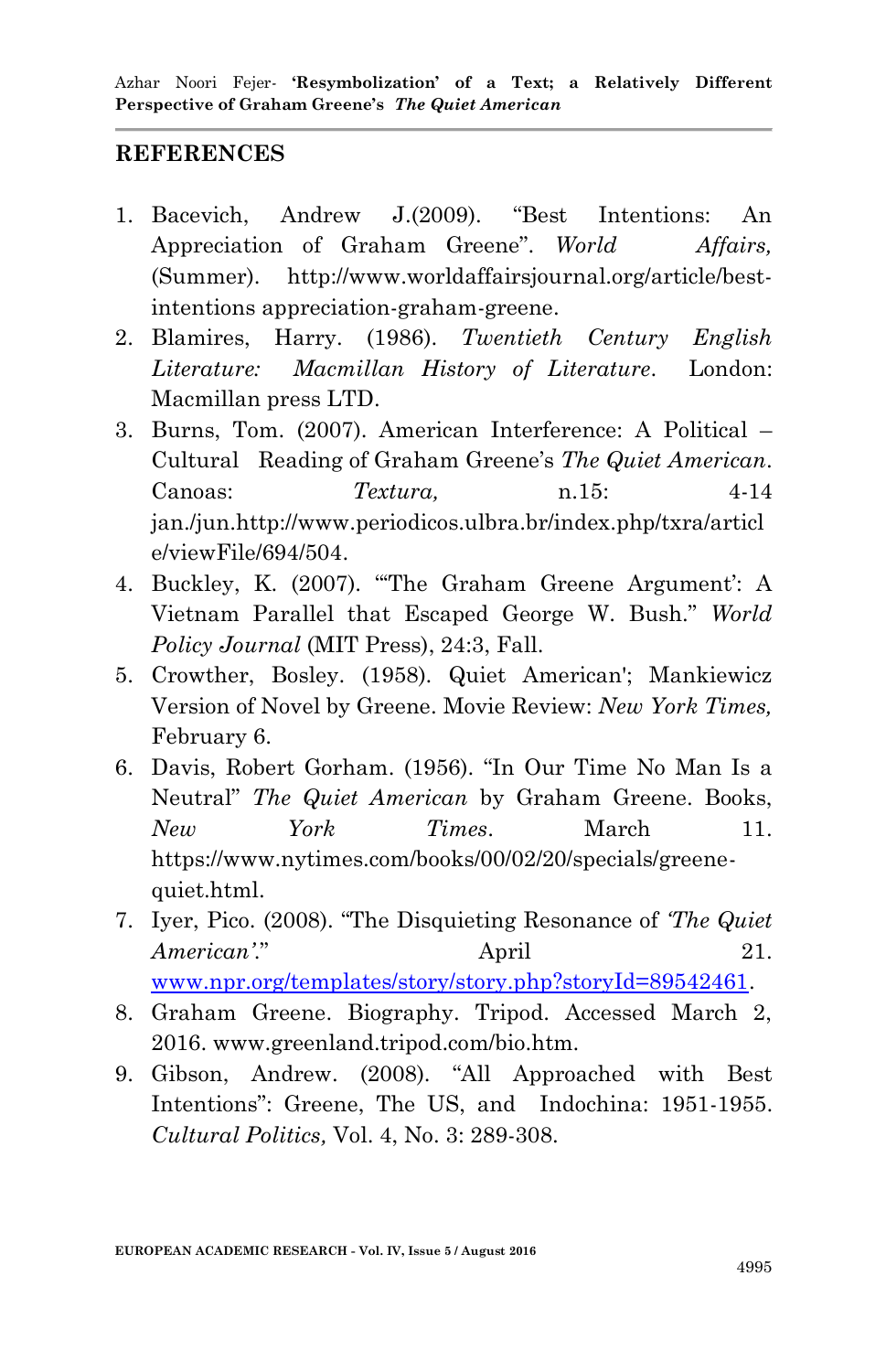- 10. Gorra, Michael. (1990). *The English Novel at Mid-Century: From the Learning Tower*. New York: St. Martin's Press.
- 11. Greene, Graham(1964).*The Quiet American*. London: William Heinemann Ltd.
- 12. Grey, Charles R. (2005).Four Vietnams: Conflicting Visions of the Indochina. Conflicting in American Culture. A Diss. Florida: Florida State University Libraries, FSU Digital Library.
- 13. Guerin, Wilfred*.* (2005). *A Handbook of Critical Approaches to Literature*. 5th ed. Oxford: Oxford University Press.
- 14. Herzog, Tobey C. (1992). *Vietnam War Stories: Innocent Lost*. London: Routledge,
- 15. Karmer, Beth. (2006). "Postcolonial Triangles": An Analysis of Masculinity and Homosocial Desire In Achebe's A Man of the People and Greene's *The Quiet American*. Gender Forum: *An International for Gender Studies*. Issue An International for Gender Studies 14.
- 16. Kerr, Douglas. (2006). "The Quiet American" And The Novel.‖ *Studies in the Novel* 38(1): 95-107.
- 17. Neilson, Jim. (1998). *Warring Fictions: American Literary Culture and the Vietnam War Narrative*. Jackson: University Press of Mississippi.
- 18. Nolan, Martin F. (2003). Graham Greene's Unquiet Novel: on Film and Print, ‗*The Quiet American* Still Fascinates. *New York Times*. January 30.
- 19. Pratt, John Clark. (Ed.). (1996). *Viking Critical Edition of The Quiet American.* New York: Viking.
- 20. Roiphe, Katie.(2003). "The Wily American: A look at the new Graham Greene movie shows how anti-Americanism has changed over the years." *Slate*, February 26. [www.slate.com/articles/arts/culturebox/2003/02/the\\_wily\\_a](http://www.slate.com/articles/arts/culturebox/2003/02/the_wily_american.html) [merican.html](http://www.slate.com/articles/arts/culturebox/2003/02/the_wily_american.html)
- 21. Rosenblatt, Louise. (1956). "The Acid Test for Literature Teaching.‖ *English Journal* 45(2) 66–74. In Louise Rosenblatt. (2005).*Making Meaning with Texts: Selected*